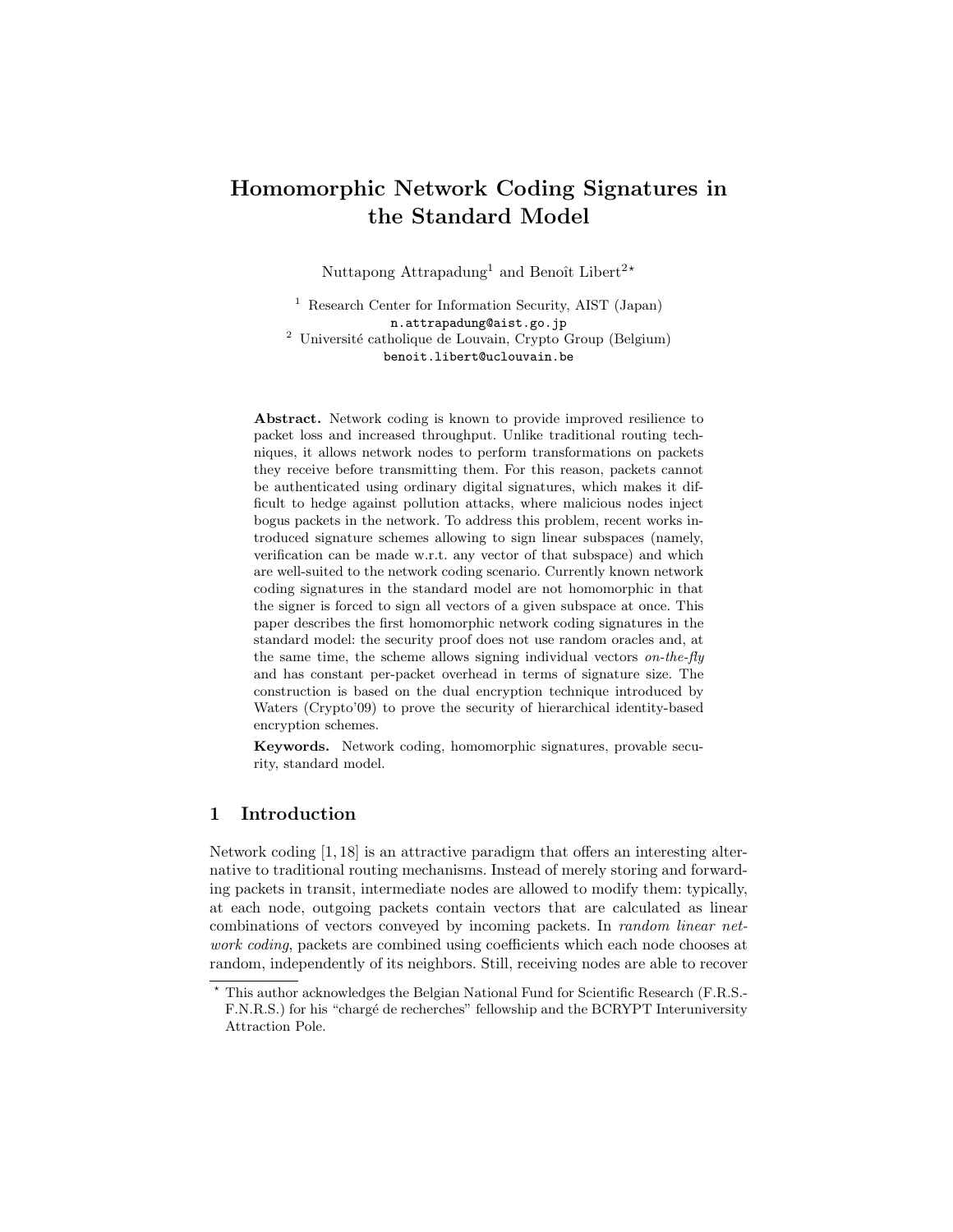the original file from any set of, say  $m > 1$ , valid packets containing linearly independent vectors and without a priori knowing the coefficients chosen by intermediate nodes on the road. This technique has been shown (see [10] for instance) to provide many advantages such as an improved resilience to random packet loss or a substantially increased throughput in certain topologies.

Unfortunately, network coding is highly sensitive to pollution attacks, where malicious nodes inject invalid packets (i.e., nodes outside the linear span of the received packets) in the network in order to prevent target nodes from recovering the original file. Since network nodes perform linear transformations over all their incoming packets, even a single faulty packet is likely to contaminate the entire network and eventually hinder the decoding process. To address this concern, intermediate good nodes need a method to verify the validity of incoming packets and sieve out bad ones. Obviously, the problem cannot be resolved by ordinary digital signatures since transmitted packets are modified by the network and cannot be merely signed by the source. For this reason, cryptographic approaches rely on techniques allowing to authenticate packets using homomorphic hash functions  $[16, 13, 25]$  or homomorphic signatures  $[9, 7, 12]$ . These primitives are designed in such a way that a signature (resp. a hash value) of a vector  $\vec{v}$ can be obtained from signatures (resp. hash values) of several vectors that  $\vec{v}$  is a linear combination of.

In contrast to information-theoretic approaches (like [14, 15]) that defend against network faults by introducing redundancies in packets, cryptographic techniques do not place restrictions on the adversary's behavior (e.g. by limiting his ability to eavesdrop the network or the fraction of nodes he can corrupt): as long as the receiver obtains sufficiently many correct packets, he can always recover the file regardless of the number of faults. On the other hand, these techniques typically require computational assumptions and sometimes appeal to idealizations such as the random oracle model [4]. This paper aims at making another step towards eliminating the latter.

Related Work. Homomorphic signatures were first suggested by Johnson, Molnar, Song and Wagner [20]. Their definition was adapted to the network coding scenario by Boneh, Freeman, Katz and Waters [7] who designed an efficient homomorphic NCS scheme in the random oracle model using bilinear maps. At the expense of losing the homomorphic property, they also showed how to build a network coding signature in the standard model. In [7], signature sizes were proved asymptotically optimal since a signature on any subspace necessarily grows with the dimension of that subspace. Recently, Gennaro, Katz, Krawczyk and Rabin gave a homomorphic signature [12] based on the RSA assumption (in the random oracle model) and showed how to work with small coefficients over the integers (instead of finite fields) in networks of bounded size. At the same time, Agrawal, Boneh, Boyen and Freeman [3] considered the situation of network nodes mixing packets from multiple distinct sources and described a multi-source network coding signature (without the homomorphic property) in the standard model.

In the secret-key setting, Agrawal and Boneh [2] considered how to improve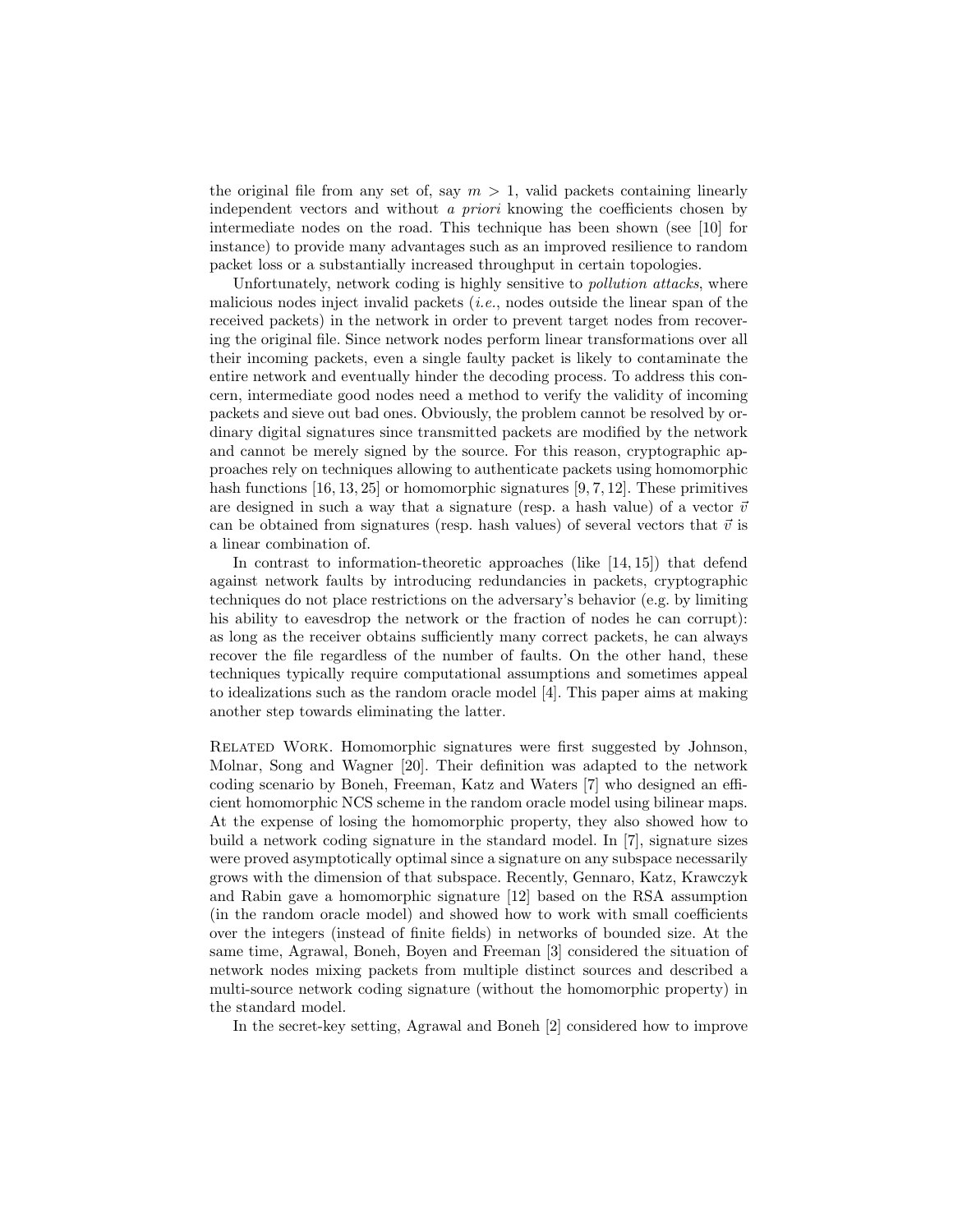upon the speed of network coding public key signatures and designed message authentication codes with homomorphic properties. Assuming that a bounded number of verifiers may collude, they also showed how intermediate nodes can verify the integrity of network-coded data. More recently, Li et al. [19] gave a MAC-based approach supporting in-network verification and resisting an arbitrary number of collusions.

OUR CONTRIBUTION. To the best of our knowledge, in the public key setting, known homomorphic network coding signatures [7, 12] all rely on random oracles in their security proof. Indeed, existing NCS schemes in the standard model (*i.e.*, the second scheme of  $[7]$  and the multi-source system in  $[3]$ ) can only be used to sign all the base vectors of a subspace at once. This requires the source to be aware of the entire file before sending the first packet.

This paper describes the first homomorphic NCS scheme with a security proof outside the random oracle methodology. Our construction is based on the dual encryption paradigm, introduced by Waters [24] and developed in [17], the purpose of which was initially to build fully secure (hierarchical) identity-based encryption [22, 6] schemes. We pinpoint an intuitive connection between NCS schemes and the spatial encryption primitive of Boneh and Hamburg [8], where the receiver's ability to decrypt is made contingent on his knowledge of a private key for a subspace containing the vector assigned to the ciphertext. We explain that such a scheme can be turned into a (not necessarily homomorphic) NCS scheme when the file identifier can be suitably tied up to the signed subspace. The homomorphic property is then achieved by carefully re-using the signer's random coins across all vectors of the same linear subspace: by deriving these coins from the file identifier using a pseudorandom function, the signer can start transmitting packets before the file to be sent is completely known.

In order to prove security in the sense of the definition of Boneh *et al.* [7], we use groups of composite order and apply the technique of Lewko and Waters [17] in the context of signatures. One difficulty to deal with is that, unlike previous homomorphic NCS schemes [7, 12], the system uses a randomized signing algorithm and signatures on distinct vectors must be generated using partially identical randomness in order to be linearly combinable. We thus have to take special precautions to prevent malicious nodes from re-randomizing signatures and wrongly accuse the signer of flooding the network with signatures that cannot be combined.

Since we work in groups of composite order N, vector coordinates and network coefficients must be chosen in a ring  $\mathbb{Z}_N$  instead of a prime field as in [7]. Nevertheless, the scheme has counterparts in prime order groups. While Freeman's framework [11] does not seem to apply (given that it does not apply to the Lewko-Waters techniques [17], as mentioned in [11]) to generically transform the scheme into an instantiation in prime-order groups, the system can be adapted in asymmetric pairing-friendly groups of prime order in the same way as the Lewko-Waters IBE [17]. It is also translatable in groups with symmetric pairings using the techniques of [24]. In the paper, we chose to describe it in composite order groups for simplicity.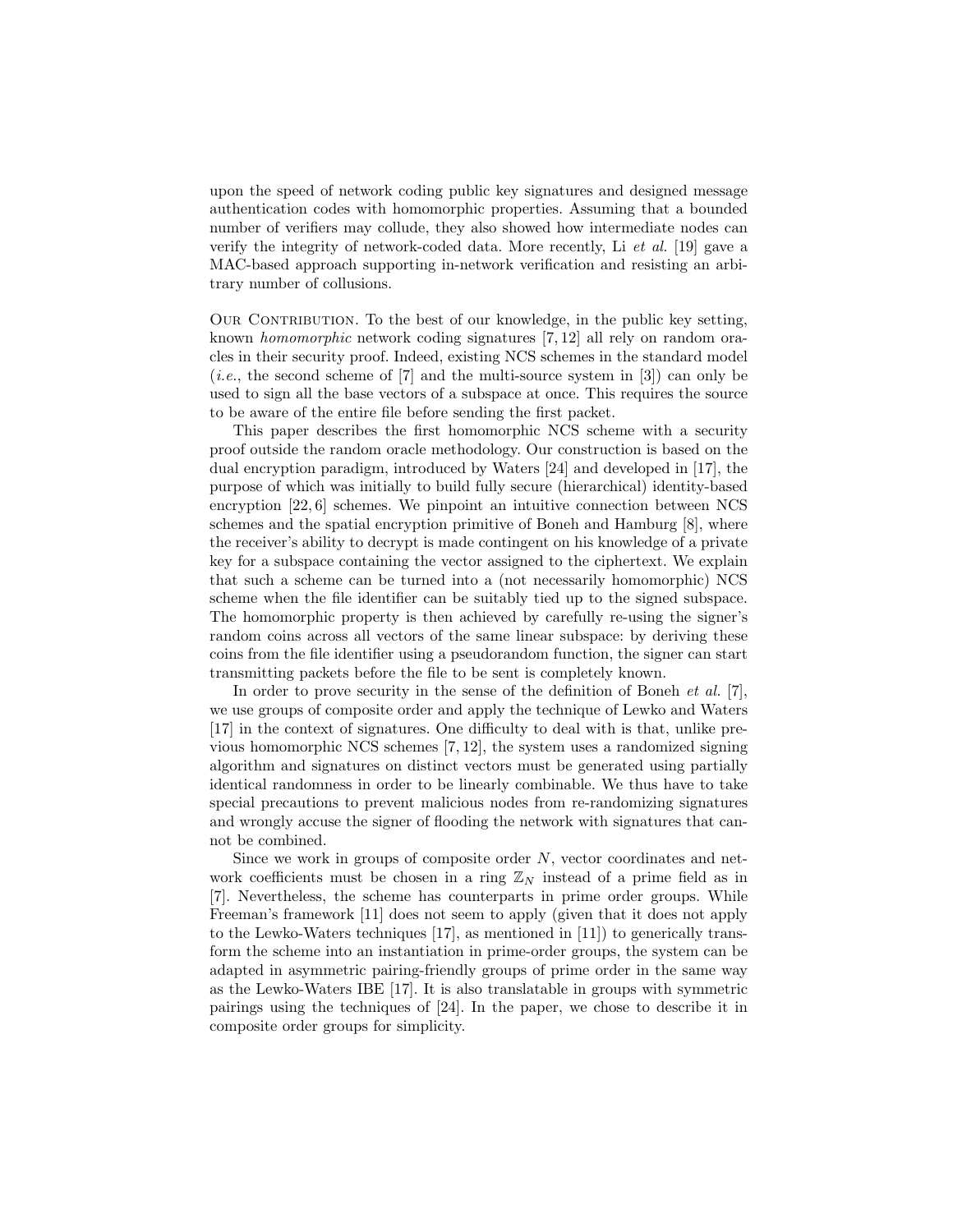Organization. In the following, we first review the notion of network coding signatures in section 2. Our homomorphic scheme and its proof are detailed in sections 3.1 and 3.2, respectively.

# 2 Background and Definitions

### 2.1 Network Coding

This section briefly recalls the idea of linear network coding. Consider a network with one source node and a subset of nodes called "target nodes". The purpose is to have the source transmit a file to all target nodes, where a file is represented as a matrix containing the m row vectors  $\vec{v}_1, \ldots, \vec{v}_m \in \mathbb{Z}_N^k$  over a ring or a field  $\mathbb{Z}_N$ . The source node first creates m augmented vectors  $\vec{w}_1, \ldots, \vec{w}_m \in \mathbb{Z}_N^n$ , with  $n = k + m$ , by setting

$$
\begin{pmatrix} -\vec{w}_1 - \\ -\vec{w}_2 - \\ \vdots \\ -\vec{w}_m - \end{pmatrix} = \begin{pmatrix} -\vec{v}_1 - \\ -\vec{v}_2 - \\ \vdots \\ -\vec{v}_m - \\ 0 & 0 & \cdots & 1 \end{pmatrix} . \tag{1}
$$

The source then sends these augmented vectors to its neighbor nodes.

We notice that the span of row vectors of the above matrix will generate a vector subspace  $V \subset \mathbb{Z}_N^n$  of dimension m with the basis  $\vec{w}_1, \ldots, \vec{w}_m$ . As defined in [7], when the basis is in the above form (in the right-hand side of Equation (1)), it is called a properly augmented basis.

Each honest intermediate node in the network processes the incoming packets as follows. Upon receiving vectors  $\vec{y}_1, \ldots, \vec{y}_\ell \in \mathbb{Z}_N^n$  on its  $\ell$  incoming edges, it computes a new vector for each outgoing edge as a linear combination of the vectors it received. Namely, at the  $j<sup>th</sup>$  outgoing edge, the vector  $\vec{z}_j \in \mathbb{Z}_N^n$ will have the form  $\vec{z}_j = \sum_{i=1}^{\ell} \alpha_{i,j} \vec{y}_i$ , for some (typically random) coefficients  $(\alpha_{1,j},\ldots,\alpha_{\ell,j})\in\mathbb{Z}_N^{\ell}.$ 

A target node will recover the file using a set of vectors from its incoming edges. This can be done if they consist of m vectors  ${\{\vec{y}_i = (\vec{x}_i||\vec{u}_i)\}_{i=1}^m}$  where  $\vec{u}_1, \ldots, \vec{u}_m$  are linearly independent (here,  $\vec{x}_i \in \mathbb{Z}_N^k, \vec{u}_i \in \mathbb{Z}_N^m$ ). The original file is then recovered as

$$
\begin{pmatrix} -\vec{v}_1 - \\ -\vec{v}_2 - \\ \vdots \\ -\vec{v}_m - \end{pmatrix} = \begin{pmatrix} -\vec{u}_1 - \\ -\vec{u}_2 - \\ \vdots \\ -\vec{u}_m - \end{pmatrix}^{-1} \begin{pmatrix} -\vec{x}_1 - \\ -\vec{x}_2 - \\ \vdots \\ -\vec{x}_m - \end{pmatrix},
$$

which is computable thanks to to the linear independence of  $\vec{u}_1, \ldots, \vec{u}_m$ .

#### 2.2 Definitions

We first recall the definition of network coding signatures from [7].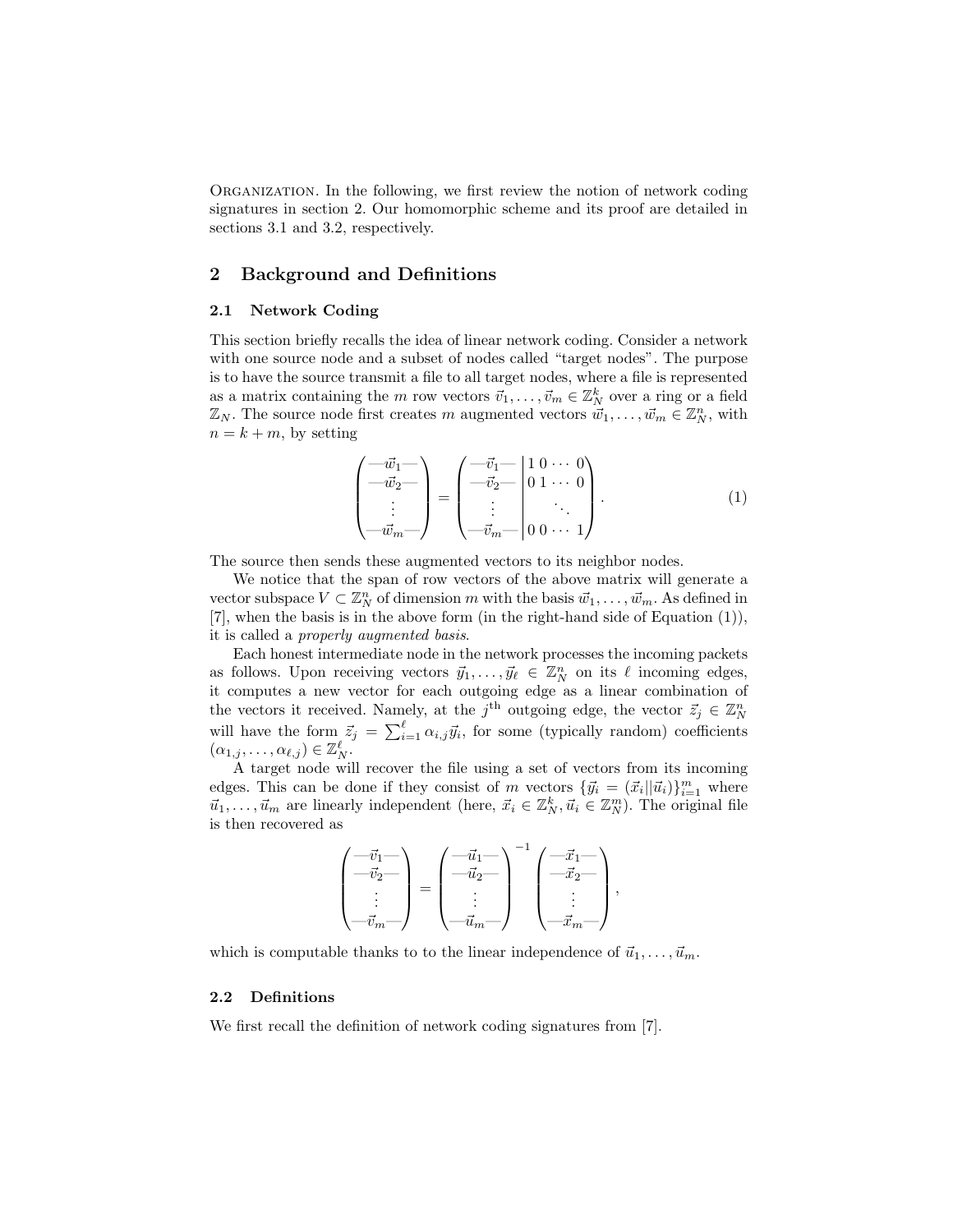Definition 1. A network coding signature (NCS) scheme consists of a triple of efficient algorithms  $\Sigma =$  (Keygen, Sign, Verify) with the following specifications.

- **Keygen**( $\lambda$ , n): is a probabilistic algorithm that takes as input a security parameter  $\lambda \in \mathbb{N}$  and an integer  $n \in \text{poly}(\lambda)$  denoting the length of vectors to be signed. It outputs a positive integer  $N \in \mathbb{N}$ , a public key pk, the corresponding private key sk and the description of an efficiently samplable file identifier space I.
- **Sign**(sk, id, V): is a (possibly probabilistic) algorithm that takes as input a private key sk, a file identifier id  $\in \mathcal{I}$  and a vector subspace V (described as a set of linearly independent vectors  $\vec{v}_1, \ldots, \vec{v}_m \in \mathbb{Z}_N^n$  of dimension  $m < n$ . It outputs a signature  $\sigma$ .
- **Verify**( $pk$ ,  $id$ ,  $\vec{y}$ , $\sigma$ ): *is a deterministic algorithm that takes as input a public key* pk, a file identifier id  $\in \mathcal{I}$ , a vector  $\vec{y}$  and a signature  $\sigma$ . It outputs 1 or 0.

Correctness requires that, for all  $\lambda \in \mathbb{N}$ , all integers  $n \in \text{poly}(\lambda)$  and all triples  $(\mathsf{pk}, \mathsf{sk}, \mathcal{I}) \leftarrow \mathsf{Keygen}(\lambda, n)$ , it holds that for all id  $\in \mathcal{I}$  and all vector subspace  $\tilde{V} \subset \mathbb{Z}_N^n$ , if  $\sigma = \mathsf{Sign}(\mathsf{sk}, \mathsf{id}, V)$ , then  $\mathsf{Verify}(\mathsf{pk}, \mathsf{id}, \vec{y}, \sigma) = 1$  for all  $\vec{y} \in V$ .

In what follows, we define homomorphic network coding signature schemes. Unlike previous homomorphic schemes [7, 12], the construction in this paper uses a probabilistic signing algorithm. To make it possible to publicly combine signatures on distinct vectors from the same file, the signer has to re-use part of his random coins to sign all vectors of the subspace. As long as these signatures are generated using the appropriate coins, network nodes can always combine them. However, attention must be paid to the fact that anyone can attempt to re-randomize signatures so as to prevent them from being combinable later on and disrupt the system. For this reason, network nodes have to make sure that valid signatures of vectors from the same file were produced using compatible randomness before combining them. We thus slightly modify the specification of homomorphic NCS schemes [7] and add a compatibility-checking algorithm that allows testing whether signatures are indeed combinable.

Definition 2. A homomorphic network coding signature scheme is a tuple of *efficient algorithms*  $\Sigma$  = (Keygen, Sign, CompatibilityCheck, Combine, Verify)

- **Keygen**( $\lambda$ , n): is a probabilistic algorithm that takes as input a security parameter  $\lambda \in \mathbb{N}$  and an integer  $n \in \text{poly}(\lambda)$  denoting the length of vectors to be signed. It outputs a key pair (pk,sk) and the description of a file identifier space I.
- **Sign**(sk, id,  $\vec{v}$ ): is a possibly randomized algorithm that takes in a private key sk, a file identifier id  $\in \mathcal{I}$  and a vector  $\vec{v}$ . It outputs a signature  $\sigma$ .
- **CompatibilityCheck**(pk, id,  $\{\sigma_i\}_{i=1}^{\ell}$ ): takes as input a public key pk, a file identifier id and a set of  $\ell$  signatures  ${\{\sigma_i\}}_{i=1}^{\ell}$ . It outputs 1 if these signatures are deemed compatible for combination and 0 otherwise.
- **Combine**(pk, id,  $\{(\beta_i, \sigma_i)\}_{i=1}^{\ell}$ ): is a (possibly randomized) algorithm that takes as input a public key pk, a file identifier id and  $\ell$  tuples  $(\beta_i, \sigma_i)$ , each one of which consists of a weight  $\beta_i$  and a signature  $\sigma_i$ . Intuitively, the output is a signature  $\sigma$  on the vector  $\vec{y} = \sum_{i=1}^{\ell} \beta_i \vec{v}_i$ , where  $\sigma_i$  is a signature on  $\vec{v}_i$ .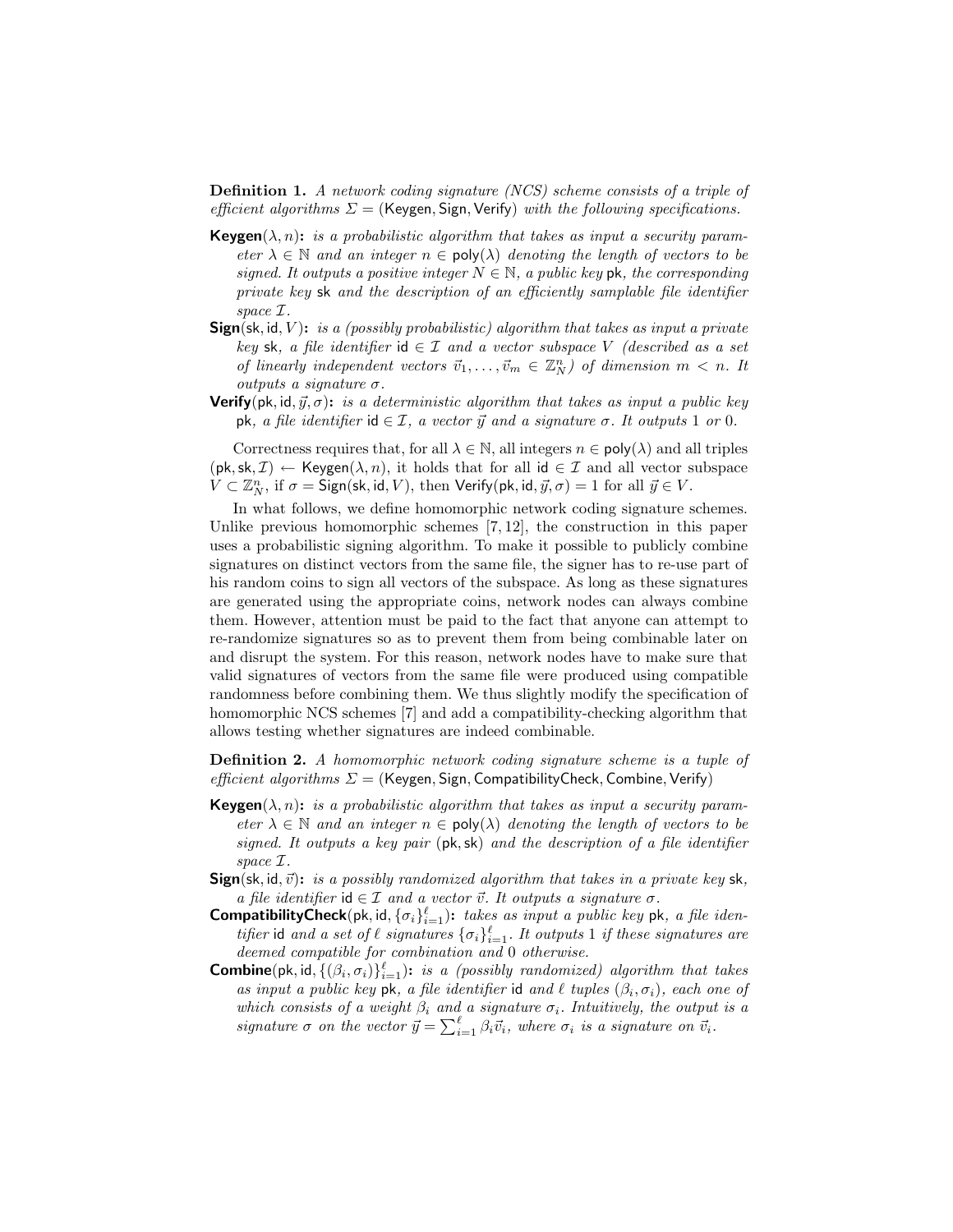**Verify**(pk, id,  $\vec{y}, \sigma$ ): is a deterministic algorithm that takes as input a public key pk, a file identifier id  $\in \mathcal{I}$ , a signature  $\sigma$  and a vector  $\vec{y}$ . It outputs 0 or 1.

Correctness is formulated by mandating that, for all security parameters  $\lambda \in \mathbb{N}$ , all integers  $n \in \text{poly}(\lambda)$  and all triples  $(\text{pk}, \text{sk}, \mathcal{I}) \leftarrow \text{Keygen}(\lambda, n)$ , the following holds.

- 1. For all id  $\in \mathcal{I}$  and all *n*-vectors  $\vec{y}$ , if  $\sigma = \text{Sign}(\textsf{sk}, \textsf{id}, \vec{y})$ , then we necessarily have Verify(pk, id,  $\vec{y}, \sigma$ ) = 1.
- 2. For all  $id \in \mathcal{I}$ , any  $\ell > 0$  and any set of vectors  ${\{\vec{v}_i\}}_{i=1}^{\ell}$ , if  $\sigma_i = \mathsf{Sign}(\mathsf{sk}, \mathsf{id}, \vec{v}_i)$ for  $i = 1$  to  $\ell$ , then CompatibilityCheck(pk, id,  $\{\sigma_i\}_{i=1}^{\ell}$ ) = 1.
- 3. For all  $id \in \mathcal{I}$ , any  $\ell > 0$  and any set of triples  $\{(\beta_i, \sigma_i, \vec{v}_i)\}_{i=1}^{\ell}$ , if the following two conditions are satisfied
	- a. Verify(pk, id,  $\vec{v}_i, \sigma_i$ ) = 1 for each  $i \in \{1, \ldots, \ell\},$
	- b. CompatibilityCheck $(\mathsf{pk}, \mathsf{id}, \{\sigma_i\}_{i=1}^\ell) = 1,$

then it must hold that  $\mathsf{Verify}(\mathsf{pk}, \mathsf{id}, \mathsf{Combine}(\mathsf{pk}, \mathsf{id}, \{(\beta_i, \sigma_i)\}_{i=1}^\ell), \sigma) = 1.$ 

In the following, we say that signatures  $\{\sigma_i\}_{i=1}^{\ell}$  are *compatible* if they correspond to the same  $\mathsf{id} \in \mathcal{I}$  and if it holds that CompatibilityCheck(pk,  $\mathsf{id}, \{\sigma_i\}_{i=1}^\ell) = 1$ .

When  $\{\sigma_i\}_{i=1}^{\ell}$  is a set of compatible signatures, we say that  $\sigma$  is compatible with  $\{\sigma_i\}_{i=1}^{\ell}$  if  $\{\sigma\} \cup \{\sigma_i\}_{i=1}^{\ell}$  forms a set of compatible signatures. In particular, when a signature  $\tilde{\sigma}$  of a subspace V consists of signatures  $(\sigma_1, \ldots, \sigma_m)$  on independent vectors  $\vec{v}_1, \ldots, \vec{v}_m \in V$ , we say that  $\sigma$  is compatible with  $\tilde{\sigma}$  if it is compatible with all  $\{\sigma_i\}_{i=1}^m$ .

Conversion. We recall how a homomorphic network coding signature allows signing vector subspaces, as noted in [7]. Let scheme  $\Sigma_2 = (\mathsf{Keygen}_2, \mathsf{Sign}_2,$  $\mathsf{ComputibilityCheck}_2, \mathsf{Combine}_2, \mathsf{Verify}_2)$  be a homomorphic NCS scheme. An ordinary network coding signature  $\Sigma_1$  = (Keygen<sub>1</sub>, Sign<sub>1</sub>, Verify<sub>1</sub>) can be obtained as follows.

 $\mathsf{Keygen}_1(\lambda,n) = \mathsf{Keygen}_2(\lambda,n)$ 

 $Sign_1(\textsf{sk}, \textsf{id}, V) = (\sigma_1, \ldots, \sigma_m)$ , where  $\sigma_i = Sign_2(\textsf{sk}, \textsf{id}, \vec{v}_i)$  for  $i = 1$  to m and  $\overline{\vec{v}_1}, \ldots, \vec{v}_m$  is a properly augmented basis of  $V \subseteq \mathbb{Z}_{N}^n$ .

Verify<sub>1</sub>(pk, id,  $\vec{y}, \sigma$ ) = outputs 1 if and only if

$$
\left\{\begin{matrix}\text{ComputibilityCheck}_{2}(\text{pk},\text{id},\{\sigma_{i}\}_{i=1}^{m})=1\\\text{Verify}_{2}(\text{pk},\text{id},\vec{y},\text{Combine}_{2}(\text{pk},\text{id},\{(y_{n-m+i},\sigma_{i})\}_{i=1}^{m}))=1.\end{matrix}\right.
$$

SECURITY. The security definition hereafter slightly generalizes the one of [7]. It requires that it be infeasible to publicly destroy the "combinability" of valid signatures without rendering them invalid when they are considered individually. Our goal is to guarantee that, if valid signatures of several vectors from the same file have incompatible randomness, the signer is necessarily deviating from the specification of the scheme. When such a bogus or misbehaving signer is detected, honest network nodes may simply stop processing their packets.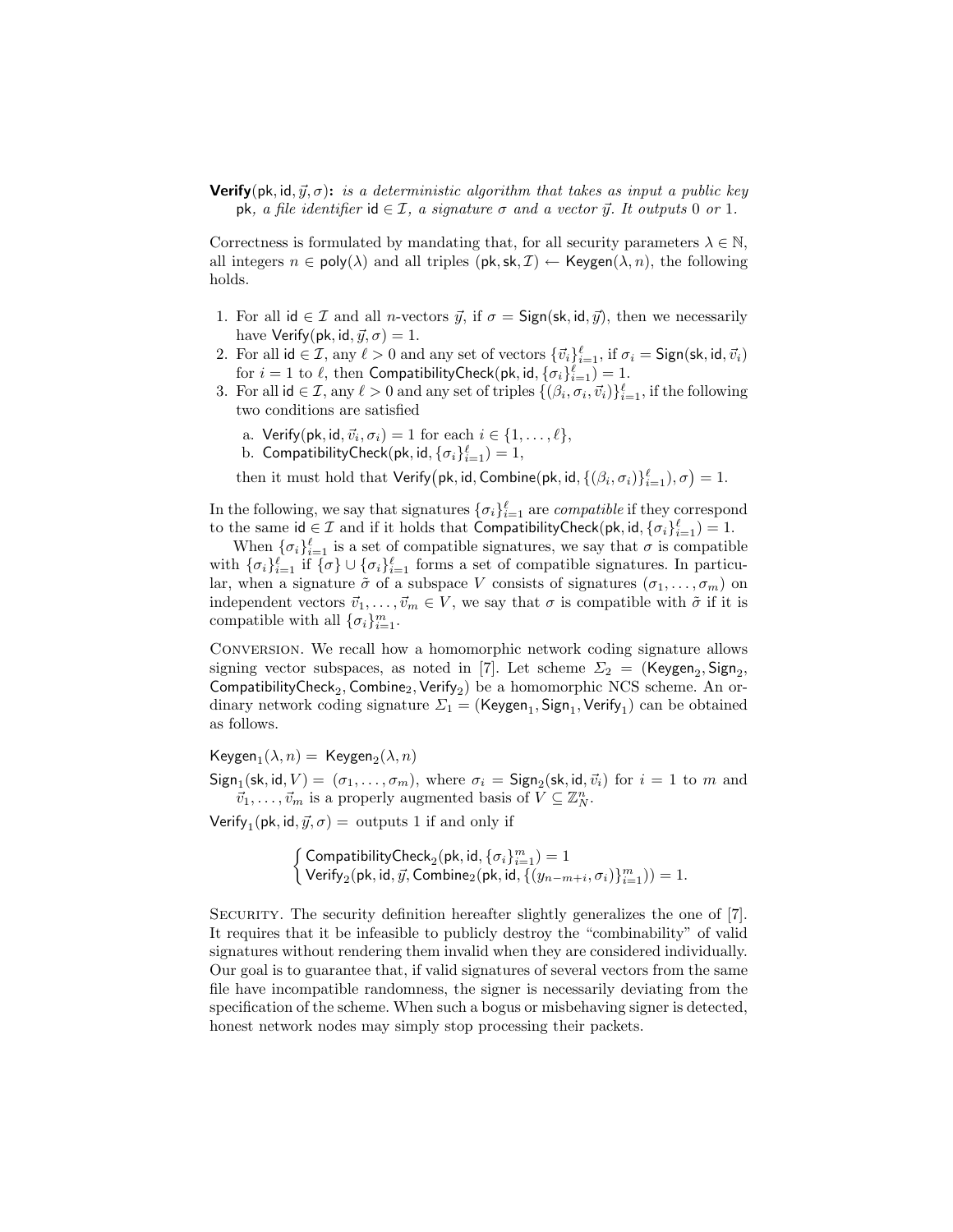**Definition 3.** A network coding signature scheme  $\Sigma = (Keygen, Sign, Verify)$ is secure if no probabilistic polynomial time (PPT) adversary has non-negligible advantage (as a function of the security parameter  $\lambda \in \mathbb{N}$ ) in the following game:

- 1. The adversary A chooses an integer  $n \in \mathbb{N}$  and sends it to the challenger who runs Keygen $(\lambda, n)$  and obtains (pk, sk) before sending pk to A.
- 2. On polynomially-many occasions, A chooses a linear subspace  $V_i \subset \mathbb{Z}_N^n$  of dimension  $m_i < n$ . The challenger replies by choosing a file identifier  $\mathsf{id}_i \in \mathcal{I}$ from the identifier space  $\mathcal I$  and returns  $\mathsf{id}_i$  and  $\sigma_i = \mathsf{Sign}(\mathsf{sk}, \mathsf{id}_i, V_i)$  to  $\mathcal A$ .
- 3. A outputs an identifier id<sup>\*</sup>, a signature  $\sigma^*$  and a vector  $\vec{y} \in \mathbb{Z}_N^n$ . The adversary A is deemed successful if  $Verify(pk, id^*, \vec{y}^*, \sigma^*) = 1$  and either of the following holds:
	- $\circ$  (Class i):  $id^* \neq id_i$  for any i and  $\vec{y}^* \neq \vec{0}$ .
	- $\circ$  (Class ii): id<sup>\*</sup> = id<sub>i</sub> for some  $i \in \{1, ..., q\}$  and the signature  $\sigma^*$  is not compatible with  $\sigma_i$ .
	- $\circ$  (Class iii): id<sup>\*</sup> = id<sub>i</sub> for some  $i \in \{1, \ldots, q\}$  and  $\vec{y}^* \notin V_i$ .

A's advantage is defined as his probability of victory taken over all coin tosses.

As in [7], a homomorphic NCS scheme  $\Sigma'$  is said to be secure if the network coding signature constructed via the conversion presented above is secure.

## 2.3 Complexity Assumptions

We consider groups  $(\mathbb{G}, \mathbb{G}_T)$  of composite order  $N = p_1p_2p_3$  for which a bilinear map  $e : \mathbb{G} \times \mathbb{G} \to \mathbb{G}_T$  is computable. In the following, for each  $i \in \{1,2,3\}$ , we denote by  $\mathbb{G}_{p_i}$  the subgroup of order  $p_i$ . Also, for all distinct  $i, j \in \{1, 2, 3\}$ , we call  $\mathbb{G}_{p_i p_j}$  the subgroup of order  $p_i p_j$ .

An important property of composite order groups is that pairing two elements of order  $p_i$  and  $p_j$ , with  $i \neq j$ , always gives the identity element  $1_{\mathbb{G}_T}$ .

In this setting, we rely on the following assumptions introduced in [17].

**Assumption 1** Given  $g \stackrel{R}{\leftarrow} \mathbb{G}_{p_1}, X_3 \stackrel{R}{\leftarrow} \mathbb{G}_{p_3}$ , and T, it is infeasible to efficiently decide if  $T \in_R \mathbb{G}_{p_1p_2}$  or  $T \in_R \mathbb{G}_{p_1}$ .

**Assumption 2** Let  $g, X_1 \stackrel{R}{\leftarrow} \mathbb{G}_{p_1}, X_2, Y_2 \stackrel{R}{\leftarrow} \mathbb{G}_{p_2}, Y_3, Z_3 \stackrel{R}{\leftarrow} \mathbb{G}_{p_3}$ . Given a tuple  $(g, X_1X_2, Z_3, Y_2Y_3)$  and T, it is hard to decide if  $T \in_R \mathbb{G}$  or  $T \in_R \mathbb{G}_{p_1p_3}$ .

Assumption 3 Let  $g \stackrel{R}{\leftarrow} \mathbb{G}_{p_1}, X_2, Y_2, Z_2 \stackrel{R}{\leftarrow} \mathbb{G}_{p_2}, X_3 \stackrel{R}{\leftarrow} \mathbb{G}_{p_3}$  and  $\alpha, s \stackrel{R}{\leftarrow} \mathbb{Z}_N$ . Given  $(g, g^{\alpha} X_2, X_3, g^s Y_2, Z_2)$ , it is infeasible to compute  $e(g, g)^{\alpha s}$ .

We note that, while Lewko and Waters rely on the decisional variant of Assumption 3 (according to which  $e(g, g)^{\alpha s}$  is indistinguishable from a random element of  $\mathbb{G}_T$ , its computational counterpart suffices here.

## 3 Homomorphic NCS Scheme in the Standard Model

Intuitively, the construction is based on an observation that network coding signatures can be seen as an implication of the spatial encryption primitive introduced by Boneh and Hamburg [8] in the same way as identity-based encryption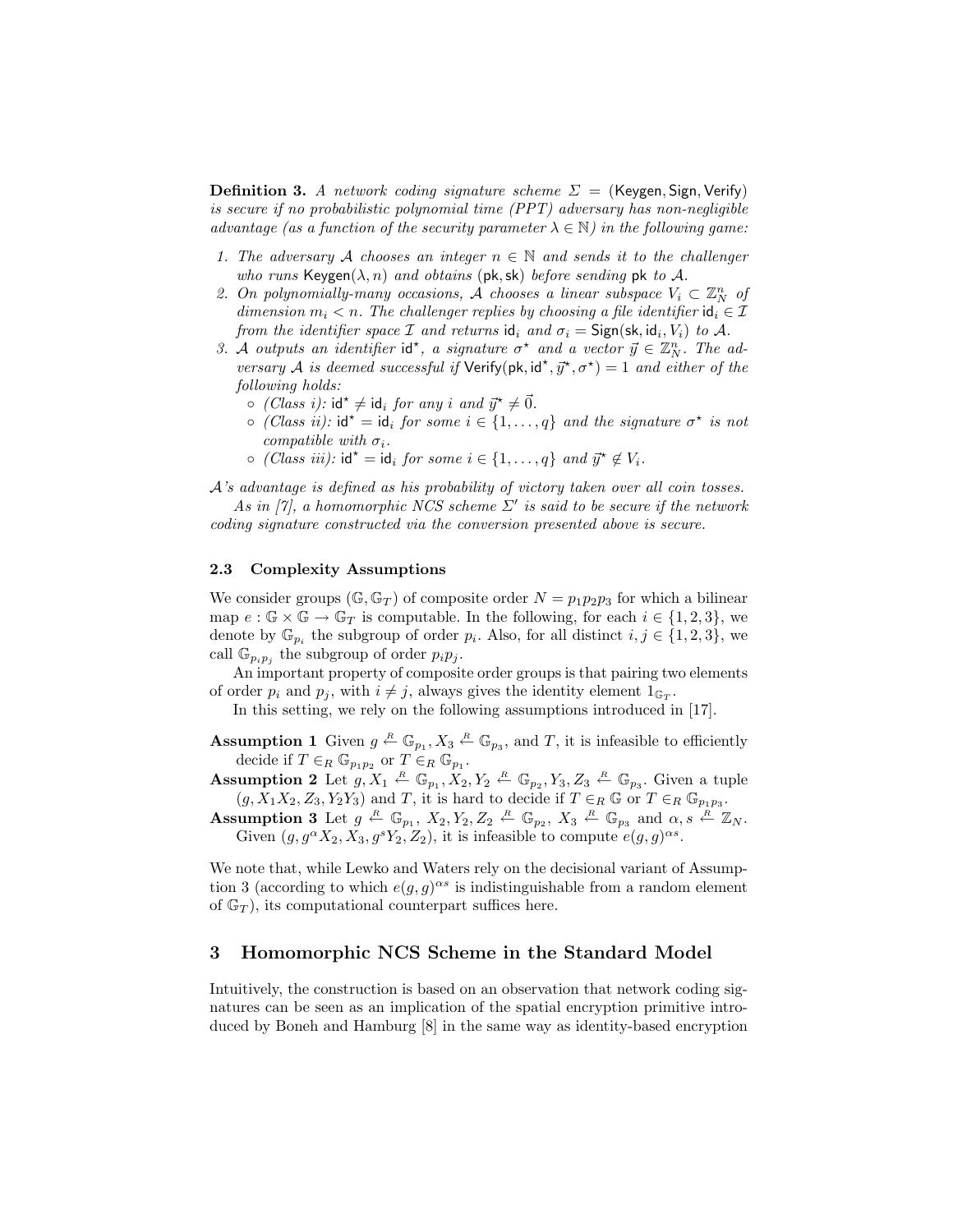implies digital signatures (according to an observation by Naor reported in [6]). In spatial encryption, private keys are associated with affine subspaces while ciphertexts correspond to vectors. Decryption is possible when the ciphertext's vector lies in the subspace of the key. By applying Naor's transformation to the spatial encryption scheme of [8], one readily obtains a sort of selectively secure network coding signature, modulo some twist to bind the file identifier to the subspace which is being signed. By itself, this transformation does not provide the homomorphic property that we are after. To obtain it, we need to start from a specific variant of the NCS scheme derived from the spatial encryption system of [8] and carefully re-use the same randomness to separately sign vectors of the same subspace. Full security (as opposed to selective security [5]) is obtained using the Lewko-Waters techniques to build (hierarchical) identity-based encryption schemes [17].

More precisely, the public key comprises the description of bilinear groups  $(\mathbb{G}, \mathbb{G}_T)$  of order  $N = p_1p_2p_3$ , a number of  $\mathbb{G}_{p_1}$  elements  $(g, u, \{h_i\}_{i=0}^n)$  as well as  $e(g, g)^\alpha$  for some  $\alpha \stackrel{R}{\leftarrow} \mathbb{Z}_N$ . The first two components of each signature form a selectively-secure Boneh-Boyen signature [5]  $(\sigma_1, \sigma_2) = (g^{\alpha} \cdot (u \cdot h_0^{\text{id}})^r, g^r)$  on the file identifier id. As implicitly showed in [17], this signature can be proved fully secure if g, u and  $h_0$  live in the subgroup of order  $p_1$  and if  $\sigma_1, \sigma_2$  are multiplied by a random element of  $\mathbb{G}_{p_3}$ . This signature  $(\sigma_1, \sigma_2)$  is then augmented with an element  $\sigma_3 = (\prod_{j=1}^n h_j^{v_j})^r$ , where  $(v_1, \ldots, v_n) \in \mathbb{Z}_N^n$  is the vector to be signed. If all the vectors of span $(\vec{v}_1, \ldots, \vec{v}_m)$  were signed altogether (by introducing one  $\sigma_3$ ) per base vector), signatures would have nearly the same shape as private keys in the spatial encryption scheme of [8]: the only difference is the introduction of a file identifier in  $\sigma_1$ . Fortunately, base vectors can be signed separately as long as they are signed using the same exponent  $r$ . In this case, anyone can publicly compute a signature on any linear combination of  $\vec{v}_1, \ldots, \vec{v}_m$ .

To save the signer from maintaining a state and remember which random exponents were used to sign the vectors of all subspaces,  $r \in \mathbb{Z}_N$  can be derived by applying a pseudorandom function to the file identifier id so as to be re-computable later on. We emphasize that the use of a PRF is not meant to de-randomize the scheme in an attempt to obtain unique signatures. The goal is simply to render the signer stateless.

To achieve security in the sense of definition 3, we need to keep signatures from being publicly re-randomizable in their  $\mathbb{G}_{p_1}$  components. A simple solution is to compute  $(\sigma_1, \sigma_2)$  as a signature on a hash value of both id and  $e(g, g)^r$ , which prevents from altering the underlying  $r$  without invalidating the signature. Although this simple trick would not work with Waters signatures [23] (because their security proof would cease to go through), it is compatible with the dual encryption technique [24, 17] which is used to prove security. In addition, anyone can detect if vectors of the same file are signed using different values of r and only the signer can be blamed in such a situation.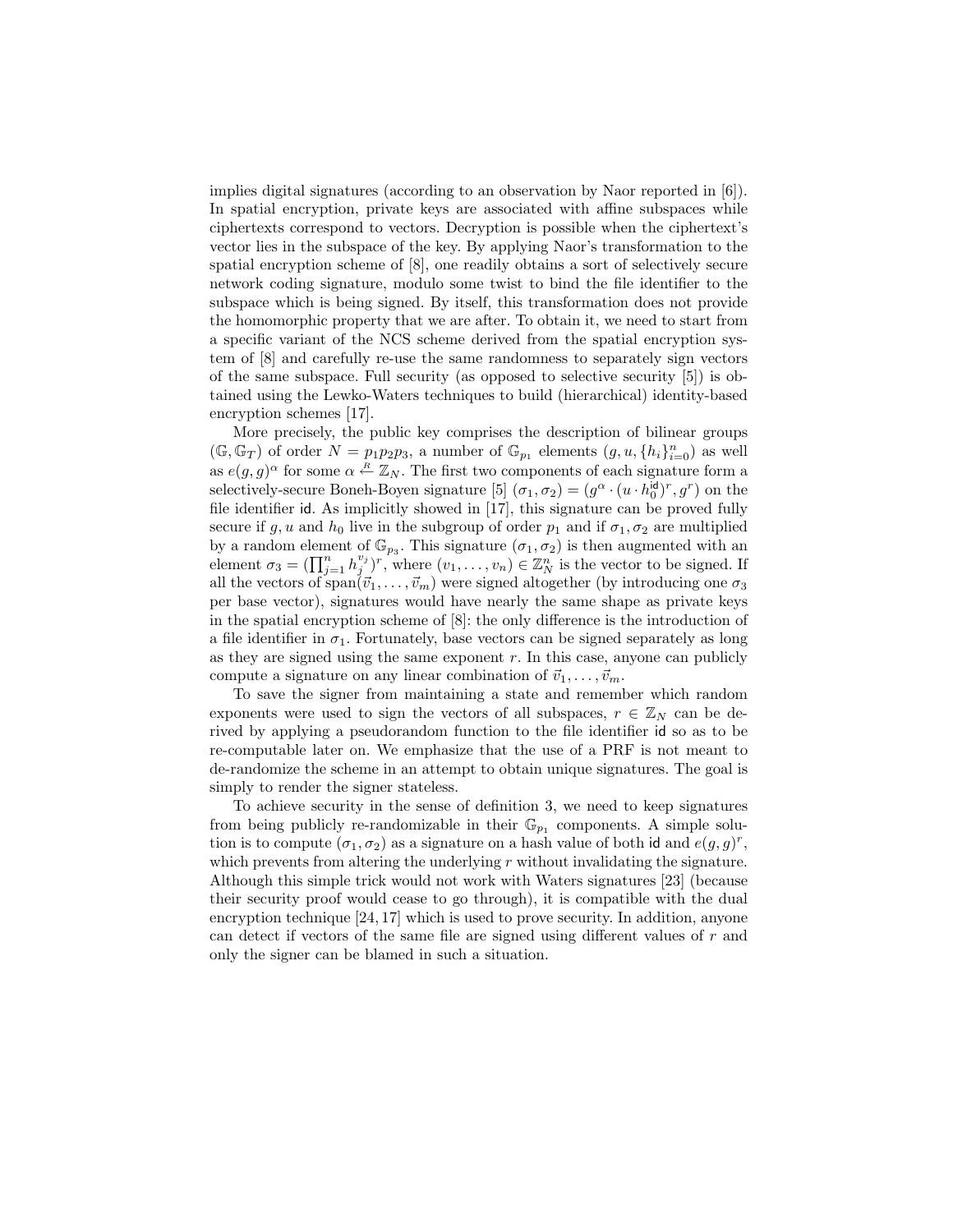#### 3.1 Construction

**Keygen**( $\lambda$ , *n*): given a security parameter  $\lambda \in \mathbb{N}$  and an integer  $n \in \text{poly}(\lambda)$ , choose bilinear groups  $(\mathbb{G}, \mathbb{G}_T)$  of order  $N = p_1 p_2 p_3$ , where  $p_i > 2^{\lambda}$  for each  $i \in \{1,2,3\}$ . Choose  $\alpha \stackrel{R}{\leftarrow} \mathbb{Z}_N$ ,  $g \stackrel{R}{\leftarrow} \mathbb{G}_{p_1}$ ,  $X_{p_3} \stackrel{R}{\leftarrow} \mathbb{G}_{p_3}$ ,  $b, a_i \stackrel{R}{\leftarrow} \mathbb{Z}_N$  for  $i = 0$ to *n*. Then, select a collision-resistant hash function  $H: \{0,1\}^* \to \mathbb{Z}_N$ , an identifier space  $\mathcal I$  and pick a random seed  $\kappa \stackrel{R}{\leftarrow} \{0,1\}^{\tau}$  for a pseudorandom function  $\Psi : \{0,1\}^{\tau} \times \mathcal{I} \to \mathbb{Z}_N$ , where  $\tau \in \mathsf{poly}(\lambda)$ . The private key is  $sk := (g^{\alpha}, \kappa)$  while the public key is

$$
\mathsf{pk} := \Big( (\mathbb{G}, \mathbb{G}_T), \ g, \ e(g,g)^\alpha, \ u = g^b, \ \{h_i = g^{a_i}\}_{i=0,\dots,n}, \ X_{p_3}, \ H \Big).
$$

**Sign**(sk, id,  $\vec{v}$ ): on input of a vector  $\vec{v} = (v_1, \ldots, v_n) \in \mathbb{Z}_N^n$ , a file identifier id  $\in \mathcal{I}$  and the private key sk =  $(g^{\alpha}, \kappa)$ , conduct the following steps. First, compute a pseudorandom scalar  $r = \Psi(\kappa, id) \in \mathbb{Z}_N$ . Then, compute  $\mathsf{id}' = H(\mathsf{id}, e(g, g)^r) \in \mathbb{Z}_N$ , choose  $R_3, R'_3, R''_3 \stackrel{\text{R}}{\leftarrow} \mathbb{G}_{p_3}$  and compute a signature  $\sigma = (\sigma_1, \sigma_2, \sigma_3)$  as

$$
\sigma_1 = g^{\alpha} \cdot (u \cdot h_0^{\mathsf{id}^{\prime}})^r \cdot R_3, \qquad \sigma_2 = g^r \cdot R_3^{\prime}, \qquad \sigma_3 = (h_1^{v_1} \cdots h_n^{v_n})^r \cdot R_3^{\prime\prime}
$$

- **CompatibilityCheck**(pk, id,  $\{\sigma_i\}_{i=1}^{\ell}$ ): parses  $\sigma_i$  as  $(\sigma_{i,1}, \sigma_{i,2}, \sigma_{i,3}) \in \mathbb{G}^3$  for  $i=1$ to  $\ell$ . The algorithm will return 1 if and only if all  $\sigma_{i,2}$  have the same  $\mathbb{G}_{p_1}$ component: for  $i = 2$  to  $\ell$ , it checks if  $e(\sigma_{1,2}/\sigma_{i,2}, g) = 1_{\mathbb{G}_T}$  and returns 0 otherwise. If all checks succeed, it returns 1.
- **Combine**(pk, id,  $\{(\beta_i, \sigma_i)\}_{i=1}^{\ell}$ ): given pk, a file identifier id and  $\ell$  tuples  $(\beta_i, \sigma_i)$ , parse  $\sigma_i$  as  $\sigma_i = (\sigma_{i,1}, \sigma_{i,2}, \sigma_{i,3})$  for  $i = 1$  to  $\ell$ . Set  $\sigma_1 = \sigma_{1,1} \cdot R_3$ ,  $\sigma_2 = \sigma_{1,2} \cdot R'_3$ for randomly chosen  $R_3, R'_3 \stackrel{R}{\leftarrow} \mathbb{G}_{p_3}$ . Then, compute  $\sigma_3 = \prod_{i=1}^{\ell} \sigma_{i,3}^{\beta_i} \cdot R''_3$ , with  $R_3^{\prime\prime} \stackrel{R}{\leftarrow} \mathbb{G}_{p_3}$ , and output  $(\sigma_1, \sigma_2, \sigma_3)$ .
- **Verify**(pk, id,  $\vec{y}, \sigma$ ): given a public key pk =  $(g, e(g, g)^{\alpha}, u, \{h_i\}_{i=0}^n, X_{p_3})$ , a signature  $\sigma = (\sigma_1, \sigma_2, \sigma_3)$  and a vector  $\vec{y} = (y_1, \ldots, y_n) \in (\mathbb{Z}_N)^n$ , compute  $id' = H(id, e(\sigma_2, g))$  and return 1 if and only if

$$
e(\sigma_1, g) = e(g, g)^{\alpha} \cdot e(u \cdot h_0^{\mathsf{id}'}, \sigma_2) \quad \text{and} \quad e(\sigma_3, g) = e(\sigma_2, h_1^{y_1} \cdots h_n^{y_n}). \tag{2}
$$

Verifying the correctness of the scheme is straightforward since pairing an element of  $\mathbb{G}_{p_1}$  with an element of  $\mathbb{G}_{p_3}$  always gives the identity element in  $\mathbb{G}_T$ .

Efficiency. Signatures only consist of 3 group elements. Without optimizations, verifying individual signatures entails to compute four pairings. However, when multiple signatures must be checked before being combined, a constant number of pairing evaluations suffices when randomized batch verification techniques are used.

Indeed, when network nodes process  $\ell$  signatures  $\{(\sigma_{i,1}, \sigma_{i,2}, \sigma_{i,3})\}_{i=1}^{\ell}$  from the same file identified by  $id \in \mathcal{I}$ , they can first check that all  $\{\sigma_{i,2}\}_{i=1}^{\ell}$  have the same  $\mathbb{G}_{p_1}$  component by testing if  $e\left(\prod_{i=2}^{\ell}(\sigma_{1,2}/\sigma_{i,2})^{\omega_i},g\right) = 1_{\mathbb{G}_T}$  for randomly chosen  $\omega_2, \ldots, \omega_\ell \stackrel{R}{\leftarrow} \mathbb{Z}_N$ . If this test is satisfied,  $\sigma_{1,2}, \ldots, \sigma_{\ell,2}$  all correspond to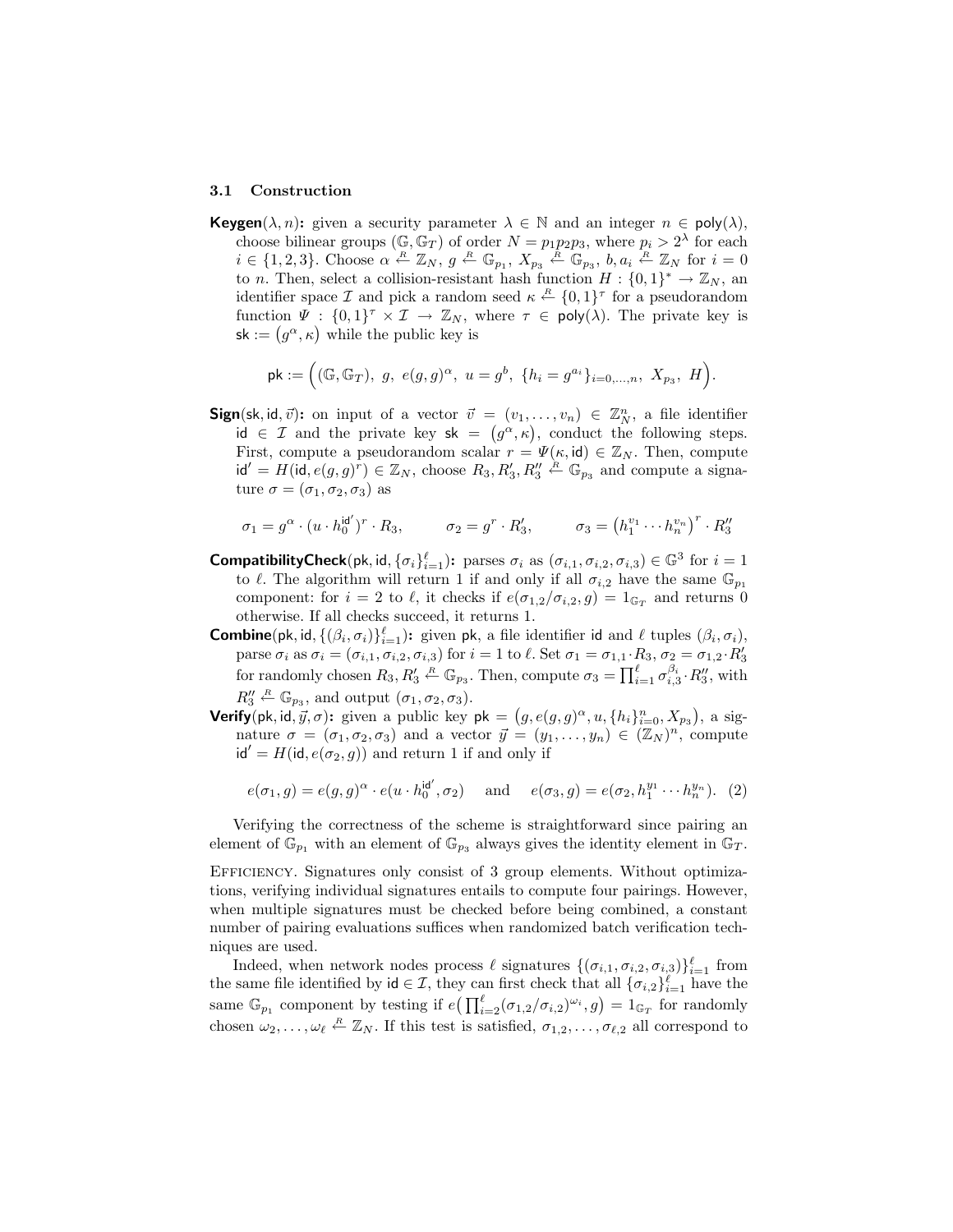the same r, with overwhelming probability, and the same  $\sigma_{1,2}$  can be used to verify equations (2) for  $i = 1$  to  $\ell$ . Namely, if  $\sigma_i = (\sigma_{i,1}, \sigma_{i,2}, \sigma_{i,3})$  pertains to  $\vec{v}_i = (v_{i,1}, \ldots, v_{i,n})$ , signatures are all valid if  $e(\sigma_{i,1}, g) = e(g, g)^\alpha \cdot e(u \cdot h_0^{\mathsf{id}'}, \sigma_{1,2})$ and  $e(\sigma_{i,3}, g) = e(\sigma_{1,2}, \prod_{k=1}^n h_k^{v_{i,k}})$  for  $i = 1$  to  $\ell$ . Then, if the network node picks randomizers  $\delta_i, \delta'_i \stackrel{R}{\leftarrow} \mathbb{Z}_N$ , for  $i = 1$  to  $\ell$ , all signatures can be batch-verified by testing if

$$
e\big(g,\prod_{i=1}^\ell \sigma_{i,1}^{\delta_i}\cdot \prod_{j=1}^\ell \sigma_{j,3}^{\delta_j'}\big)=e(g,g)^{\alpha\cdot \sum_{i=1}^\ell \delta_i}\cdot e\big(\sigma_{1,2},(u\cdot h_0^{\mathsf{id}^{\prime}})^{\sum_{i=1}^\ell \delta_i}\cdot \prod_{k=1}^n h_k^{\sum_{j=1}^\ell \delta_j^{\prime}v_{jk}}\big).
$$

When verification fails, recent techniques [21] can be adapted to determine which signatures are bad and which packets should be filtered.

As in earlier standard model constructions [7, 3], the public key size is linear in the dimension  $n$  of vectors. We leave it as an interesting open problem to avoid this dependency without resorting to random oracles.

CONVERTED SCHEME. From the homomorphic network coding signature, one can obtain an ordinary network coding signature via the generic conversion given by Boneh et al. [7] (and recalled in section 2.2). Applying this conversion to our scheme results in the signature of the form  $\{(\sigma_{i,1}, \sigma_{i,2}, \sigma_{i,3})\}_{i=1}^m$ . This scheme is redundant and we can reuse the first two elements for all  $i$ . Indeed to sign a subspace V where  $\vec{v}_1, \ldots, \vec{v}_m$  is the properly augmented basis, the signing algorithm outputs  $\sigma = (\sigma_1, \sigma_2, \{\sigma_{3,i}\}_{i=1}^m)$  where

$$
\sigma_1 = g^{\alpha} \cdot (g^{b+a_0 \mathsf{id}'})^r \cdot R_3, \qquad \sigma_2 = g^r \cdot R'_3, \qquad \sigma_{3,i} = (g^{\langle \vec{a}, \vec{v}_i \rangle})^r \cdot R''_{3,i},
$$

where  $R_3, R'_3, R''_{3,i} \in_R \mathbb{G}_{p_3}$  and we denote  $\vec{a} = (a_1, \ldots, a_n)$ . In the next section, we will prove the security of this scheme instead of the scheme converted with the generic conversion.

## 3.2 Security Proof

We first give a simple lemma describing the general form of signatures that are accepted by the verification of the proposed NCS scheme (with redundancy cut as mentioned above).

**Lemma 1.** For any identifier-vector-signature tuple  $(\mathsf{id}, \vec{y}, \sigma = (\sigma_1, \sigma_2, {\{\sigma_{3,i}\}}_{i=1}^m)),$ if it holds that Verify(pk, id,  $\vec{y}, \sigma$ ) = 1, then we have

$$
\sigma_1 = g^{\alpha} \cdot (g^{b+a_0 \mathbf{i} \mathbf{d}'})^r \cdot Z_1, \qquad \sigma_2 = g^r \cdot Z_2, \qquad \sigma_{3,i} = (g^{\langle \vec{a}, \vec{v}_i \rangle})^r \cdot Z_{3,i}, \qquad (3)
$$

where  $\mathsf{id}' = H(\mathsf{id}, e(\sigma_2, g))$ , for some  $r \in \mathbb{Z}_N$ ,  $Z_1, Z_2, Z_{3,i} \in \mathbb{G}_{p_2p_3}$  and some vectors  $\vec{v}_1, \ldots, \vec{v}_m \in \mathbb{Z}_N^n$  such that

$$
\vec{a}(U(\vec{y}^R)^\top - \vec{y}^\top) = 0, \text{ where } U = \begin{pmatrix} \downarrow & \downarrow \\ \vec{v}_1^\top & \cdots & \vec{v}_m^\top \\ \downarrow & \downarrow \end{pmatrix} \tag{4}
$$

where we write  $\vec{y} = \vec{y}^L || \vec{y}^R$  with  $\vec{y}^L \in \mathbb{Z}_N^{n-m}$ ,  $\vec{y}^R \in \mathbb{Z}_N^m$ .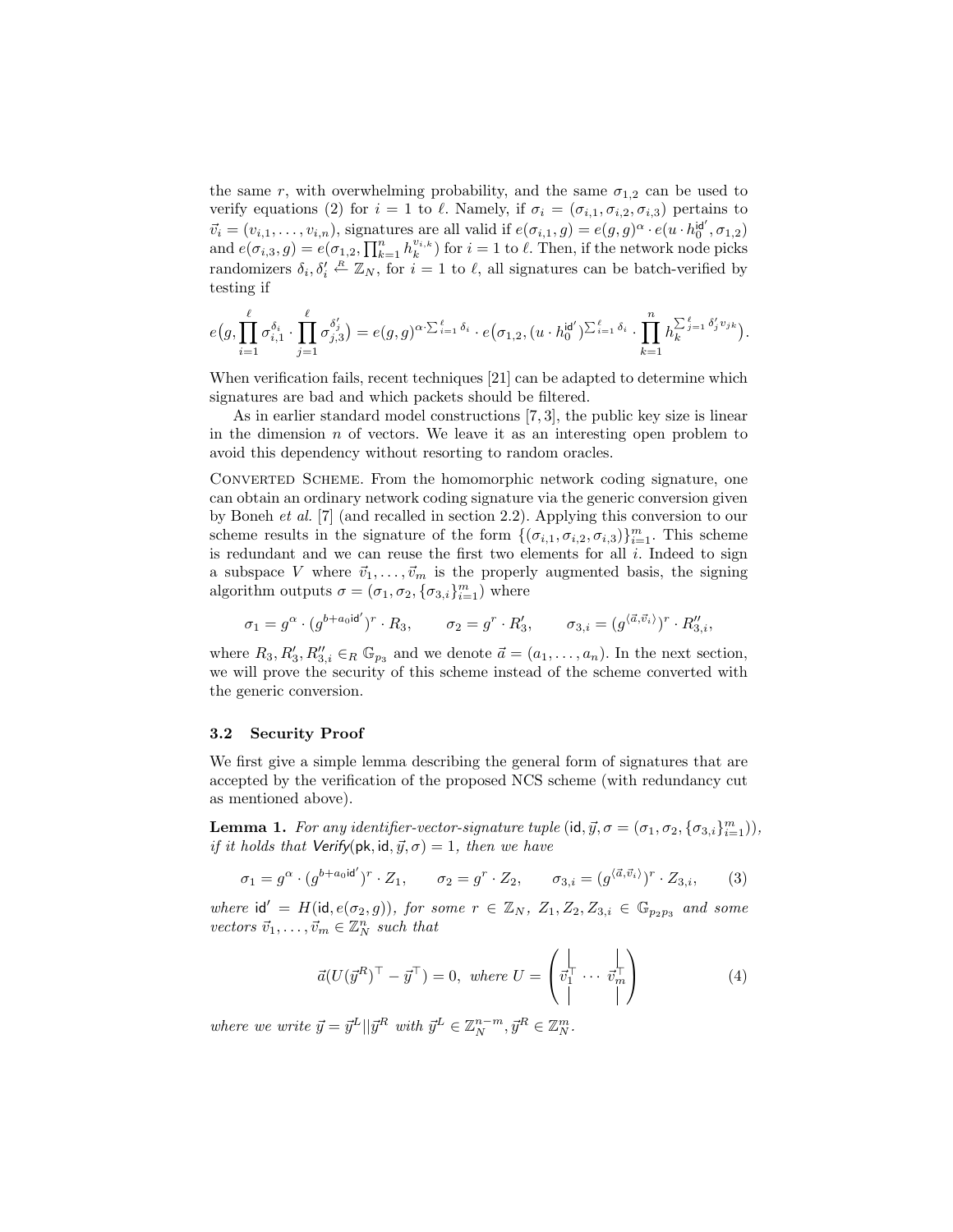*Proof.* Let an id-vector-signature tuple  $(id, \vec{y}, \sigma = (\sigma_1, \sigma_2, {\{\sigma_{3,i}\}}_{i=1}^m))$  be a valid tuple, that is Verify(pk, id,  $\vec{y}, \sigma$ ) = 1. We will prove that  $\sigma$  will have the form of equation (3). First, since the tuple is accepted, we have

$$
e(\sigma_1, g) = e(g, g)^{\alpha} \cdot e(g^b \cdot (g^{a_0})^{\mathrm{id}'}, \sigma_2)
$$
 (5)

$$
e(\prod_{i=1}^{m} \sigma_{3,i}^{y_{n-m+i}}, g) = e(\sigma_2, g^{\langle \vec{a}, \vec{y} \rangle}), \tag{6}
$$

where  $\mathsf{id}' = H(\mathsf{id}, e(\sigma_2, g))$ . Since  $\sigma_2 \in \mathbb{G}$ , we can write  $\sigma_2 = g^r Z_2$  for some  $r \in \mathbb{Z}_N$  and  $Z_2 \in \mathbb{G}_{p_2p_3}$ . Equation (5) then implies  $\sigma_1 = g^{\alpha} \cdot (g^{b \overline{+} a_0 \cdot \overline{d'}})^r \cdot Z_1$  for some  $Z_1 \in \mathbb{G}_{p_2p_3}$ , as claimed. Similarly, we have  $\sigma_{3,i} = (g^{\beta_i})^r \cdot Z_{3,i}$  for some  $\beta_i \in \mathbb{Z}_N$ . It remains to prove the property of  $\beta_i$ . Equation (6) implies that  $\sum_{i=1} \beta_i y_{n-m+i} = \langle \vec{a}, \vec{y} \rangle$ . If we write  $\beta_i = \langle \vec{a}, \vec{v}_i \rangle$  for some  $\vec{v}_i \in \mathbb{Z}_N^n$ , then the equation (4) is obtained. This concludes the proof.  $\Box$ 

Theorem 1. The scheme is a secure homomorphic network coding signature if  $\Psi$  is a secure pseudorandom function, if H is a collision-resistant hash function and if Assumption 1, Assumption 2 and Assumption 3 all hold.

Proof. The proof follows the dual system methodology used in [24, 17]. From Lemma 1, any valid identifier-vector-signature triple  $(id, \vec{y}, \sigma)$  will have the following generic form:

$$
\sigma_1 = g^{\alpha} \cdot (g^{b+a_0 \mathbf{i} \mathbf{d}'})^r \cdot g_2^{w_1} \cdot R_1, \qquad \sigma_2 = g^r \cdot g_2^{w_2} \cdot R_2,\tag{7}
$$

$$
\sigma_{3,i} = (g^{\langle \vec{a}, \vec{v}_i \rangle})^r \cdot g_2^{w_{3,i}} \cdot R_{3,i},\tag{8}
$$

where  $\mathsf{id}' = H(\mathsf{id}, e(\sigma_2, g))$ , for some  $r \in \mathbb{Z}_N$ ,  $w_1, w_2, w_{3,i} \in \mathbb{Z}_N$ , some group elements  $R_1, R_2, R_{3,i} \in \mathbb{G}_{p_3}$  and vectors  $\vec{v}_1, \ldots, \vec{v}_m \in \mathbb{Z}_N^n$  which satisfied Eq. (4). We will distinguish two types of signatures as follows.

 $\circ$  Type A:  $(w_1, w_2, w_{3,1}, \ldots, w_{3,n}) = (0, 0, 0, \ldots, 0) \bmod p_2.$ 

 $\circ$  Type B:  $(w_1, w_2, w_{3,1}, \ldots, w_{3,n}) \neq (0, 0, 0, \ldots, 0) \text{ mod } p_2$ .

We will call Type A forgery (resp. Type B forgery) a fake signature of Type A (resp. Type B) which is produced by the forger in the game of definition 3.

The proof considers a sequence of  $q + 3$  games. It starts with the real attack game  $\text{Game}_{real}$  followed by  $\text{Game}_1, \text{Game}_2, \text{Game}_3, \text{Game}_{4.1}, \ldots, \text{Game}_{4.q}.$ In the following we let  $V^{(j)}$  be the j-th query where  $j \in \{1, ..., q\}$  and let  $(\sigma_1^{(j)}, \sigma_2^{(j)}, \{\sigma_{3,i}^{(j)}\}_{i=1}^m)$  be the answer to the query.

**Game**<sub>1</sub>: REPLACING r WITH RANDOM. This game is identical to as  $\text{Game}_{real}$ with the difference that the challenger generates all signatures using truly random exponents  $r \stackrel{R}{\leftarrow} \mathbb{Z}_N$  (and care is taken to use the same r to sign all vectors of the same subspace) instead of pseudorandom values. Clearly, the security of the PRF implies that  $Game<sub>1</sub>$  is computationally indistinguishable from  $Game_{real}$ .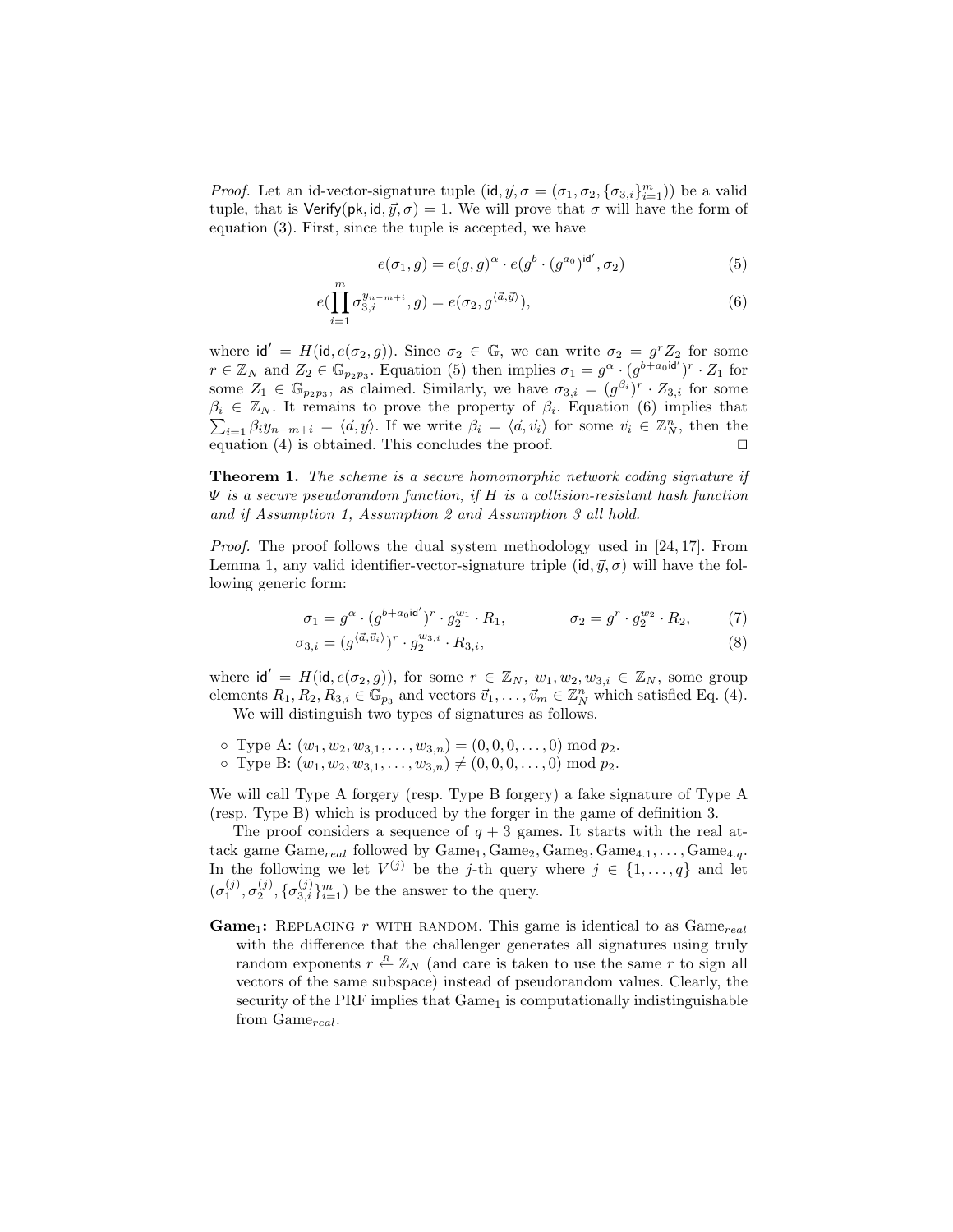**Game**<sub>2</sub>: ELIMINATING COLLISION. It is as  $\text{Game}_1$  but the game will abort if

- Adversary A outputs a class-(i) forgery (*i.e.*,  $\mathsf{id}^* \neq \mathsf{id}_j$  for any j and  $\vec{y}^* \neq \vec{0}$  or a class-(ii) forgery (*i.e.*,  $\mathsf{id}^* = \mathsf{id}_i$  for some  $j \in \{1, \ldots, q\}$ and  $e(\sigma_2^*,g) \neq e(\sigma_2^{(j)},g)$  but for which  $\mathsf{id'}^* = \mathsf{id}'_j$ . In other words, the collision of H occurs as  $H(\mathsf{id}^{\star}, e(\sigma_2^{\star}, g)) = H(\mathsf{id}_j, e(\sigma_2^{(j)}, g))$ , for some index  $j \in \{1, \ldots, q\}.$ 

It is straightforward to show that under the collision-resistance of H the difference between  $Game<sub>1</sub>$  and  $Game<sub>2</sub>$  is negligible.

- **Game**<sub>3</sub>: RESTRICTION MODULO  $p_2$ . It is as Game<sub>2</sub> but the game will further abort if either of the following event occurs.
	- Adversary A outputs a class-(i) forgery (*i.e.*,  $\mathsf{id}^* \neq \mathsf{id}_j$  for any j and  $\vec{y}^* \neq \vec{0}$  or a class-(ii) forgery (*i.e.*, for which  $\mathsf{id}^* = \mathsf{id}_j$  for some j and  $e(\sigma_2^*,g) \neq e(\sigma_{2,j},g)$  but  $\mathrm{id'}^* = \mathrm{id'}_j \bmod p_2$  (even if  $\mathrm{id'}^* \neq \mathrm{id'}_j$ ) for some index  $j \in \{1, \ldots, q\}.$
	- Adversary A outputs a class-(iii) forgery (*i.e.*,  $\mathsf{id}^* = \mathsf{id}_j$  for some j and  $\vec{y}^* \notin V_j$  but for which  $\vec{y}^* \mod p_2 \in V_j \mod p_2$ . Here, we denote by V mod  $p_2$  the subspace V reduced in  $\mathbb{Z}_{p_2}^n$ . More precisely, for any subspace  $V = \text{span}(\vec{v}_1, \dots, \vec{v}_m) \subset \mathbb{Z}_N^n$ , the notation V mod  $p_2$  denotes  $\text{span}(\vec{v}_1 \text{ mod } p_2, \dots, \vec{v}_m \text{ mod } p_2) \subset \mathbb{Z}_{p_2}^n.$

Lemma 2 shows that, under Assumption 1 and Assumption 2, the difference between Game<sub>2</sub> and Game<sub>3</sub> is negligible. Then, Lemma 3 shows that, if  $\mathcal A$ can output a Type B forgery in Game<sub>3</sub>, Assumption 1 is false.

- $Game_{4,0}$ : SIMPLIFICATION. This is a reformulation of  $Game_3$  for ease of reading. The game will accept only the following forgery. (Otherwise, it will abort).
	- Adversary A outputs a forgery with  $\mathsf{id}'^* \neq \mathsf{id}'_j \bmod p_2$  for any j and  $\vec{u}^* \neq \vec{0}$ .
	- Adversary A outputs a forgery for which  $\mathsf{id}^* = \mathsf{id}_j$ , for some  $j \in \{1, ..., q\}$ , and  $\vec{y}^* \mod p_2 \not\in V_j \mod p_2$ .

We note that in this game, as in  $\text{Game}_{real}$ ,  $\mathcal A$  is only given Type A signatures.

- **Game**<sub>4.k</sub>  $(1 \leq k \leq q)$ : HYBRID TYPES. It is as Game<sub>0</sub> but the adversary obtains Type B signatures at the first  $k$  signing queries whereas the challenger answers the remaining  $q - k$  signing queries by returning Type A signatures. Lemma 4 shows that, if the adversary has noticeably higher probability to output a Type A forgery in  $\text{Game}_{4.(k+1)}$  than in  $\text{Game}_{4.k}$ , there must be a breach in Assumption 2.
- **Game**<sub>4.g</sub>: ALL TYPE B. The forger A only obtains Type B signatures and it becomes easy to prove that any Type A forgery allows breaking Assumption 3, as shown by Lemma 5.

Denote negl as a negligible function in  $\lambda$ . Let  $\mathsf{W}_i, \mathsf{W}_i^{\mathsf{A}}, \mathsf{W}_i^{\mathsf{B}}$  be the probability that the adversary successfully outputs a forgery in game  $i$  of either type, type A, and type B respectively. We then have that  $|W_{real} - W_3| \leq$  negl guaranteed by the security of PRF, collision-resistance hash, and Lemma 2. Also  $\mathsf{W}_{3}^{\mathsf{B}} \leq \mathsf{negl}$ ,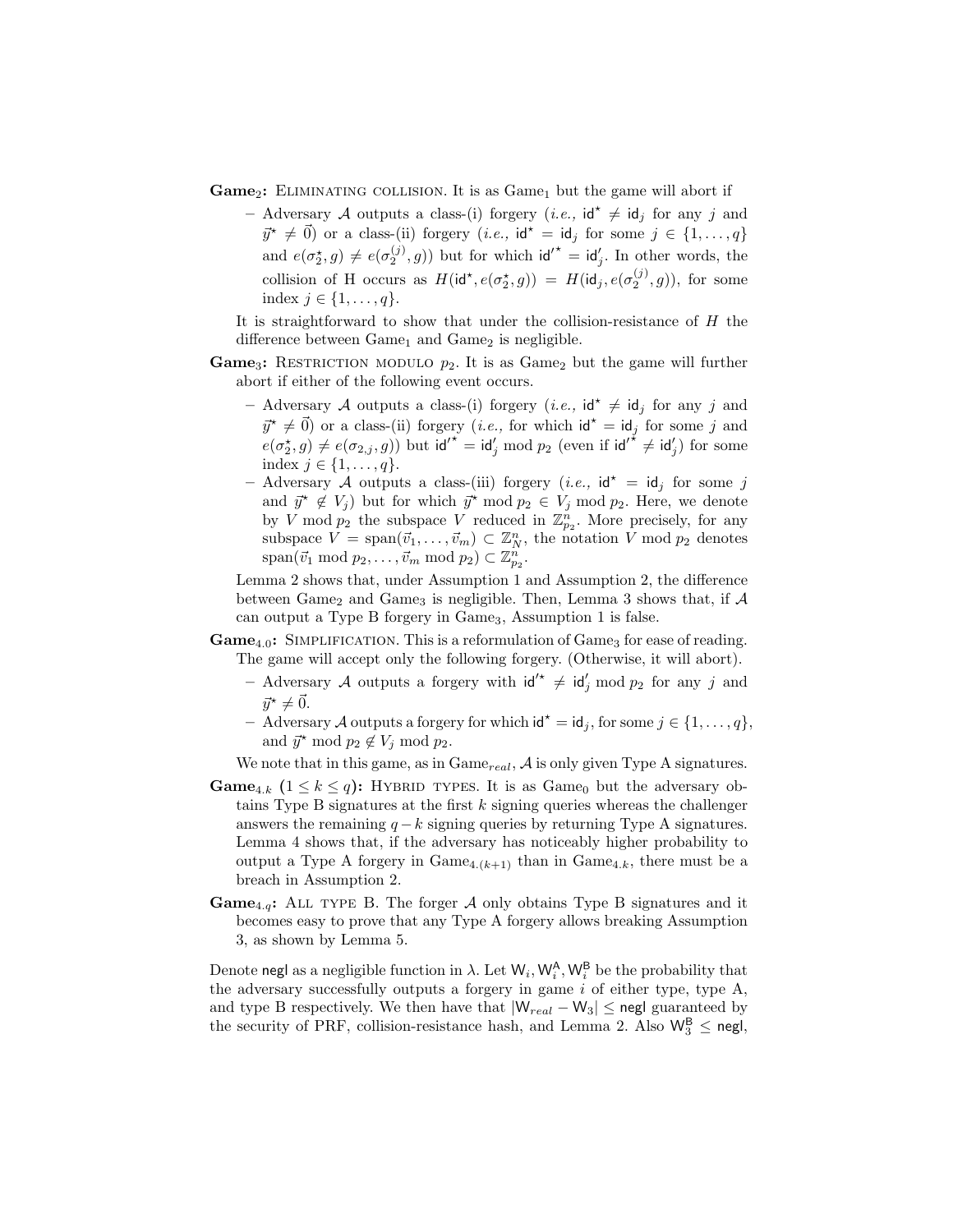$|W^{\mathsf{A}}_{4,0} - W^{\mathsf{A}}_{4,q}| \leq$  negl, and  $W^{\mathsf{A}}_{4,q} \leq$  negl are implied by Lemma 3, 4, and 5, respectively. Combining the above, we obtain

$$
{\mathsf W}_{real} \leq |{\mathsf W}_{real} - {\mathsf W}_{3}| + {\mathsf W}_{3}^{\mathsf B} + |{\mathsf W}_{4,0}^{\mathsf A} - {\mathsf W}_{4,q}^{\mathsf A}| + {\mathsf W}_{4,q}^{\mathsf A} \leq {\mathsf{negl}},
$$

where we recall that  $W_3 = W_{4,0}$  and see that  $W_3 = W_3^A + W_3^B$ . This concludes the proof.  $\Box$ 

**Lemma 2.** Any significant difference between the adversary's behaviors in  $Game_2$ and Game<sub>3</sub> contradicts either Assumption 1 or Assumption 2.

*Proof.* The two games are identical unless the adversary  $A$  outputs a forgery involving a pair  $(id'^*, \vec{y}^*)$  such that either: (1)  $id'^* = id'_j \mod p_2$  whereas we have  $\mathsf{id'}^* \neq \mathsf{id'}_j \mod N$  for some  $j \in \{1, \ldots, q\};$  (2) there exists  $j \in \{1, \ldots, q\}$ such that  $\mathsf{id'}^* = \mathsf{id}'_j \bmod N$  but  $\det(M) = 0 \bmod p_2$  and  $\det(M) \neq 0 \bmod N$ , where  $M \in \mathbb{Z}_N^{n \times n}$  is the matrix

$$
M = \left( R_{n \times (n-m_j-1)} \overrightarrow{v}_{j,1}^{\dagger} \cdots \overrightarrow{v}_{j,m_j}^{\dagger} \overrightarrow{y}^{\dagger} \overrightarrow{y} \right),
$$

with  $m_j = \dim(V_j) < n$ , such that  $R_{n \times (n-m_j-1)}$  is a  $n \times (n-m_j-1)$  matrix whose columns are orthogonal to  $\text{span}(\vec{v}_{j,1},\ldots,\vec{v}_{j,m_j},\vec{y}^{\star})$  (such a matrix can be obtained via the Gram-Schmidt process). The matrix has the desired properties since  $\vec{y}^* \mod p_2 \in V \mod p_2$  although  $\vec{y}^* \notin V$ . The simulator  $\beta$  can extract a non-trivial factor of N by computing  $gcd(id'^* - id'_j, N)$  in case (1) or  $gcd(det(M), N)$  in case (2). As shown in [17][Lemma 5], this allows breaking either Assumption 1 or Assumption 2 depending on which factor is extracted.  $\square$ 

**Lemma 3.** Under Assumption<sup>3</sup> 1, no PPT adversary can output a Type B forgery in Game<sub>3</sub>.

*Proof.* We show that, if the adversary outputs a Type B forgery in  $Game_3$ , there is an algorithm B that, given  $(g, X_3, T)$ , decides if  $T \in_R \mathbb{G}_{p_1}$  or  $T \in_R \mathbb{G}_{p_1p_2}$ .

The distinguisher B sets up the public key pk as  $e(g, g)^{\alpha}$ ,  $X_{p_3} = X_3$ ,  $u = g^b$ ,  $h_i = g^{a_i}$  for  $i = 0$  to n. Denote  $\vec{a} = (a_1, \ldots, a_n)$ . It answers all private key queries according to the specification of the signing algorithm since it knows the private key.

At the end, A outputs a file identifier  $id^*$ , a Type-B signature  $(\sigma_1^*, \sigma_2^*, \{\sigma_{3,i}^*,\}_{i=1}^m)$ and a vector  $\vec{y}^*$ . The algorithm  $\beta$  then computes

$$
\eta_1=\frac{\sigma_1^\star}{g^\alpha\cdot\sigma_2^{\star b+a_0\textup{id}'^\star}},\qquad \eta_2=\frac{\prod_{i=1}^m\sigma_{3,i}^{\star\ y_n-m+i}}{\sigma_2^{\star\langle\vec{a},\vec{y}^\star\rangle}}.
$$

The  $\mathbb{G}_{p_1}$  components of these terms are necessarily canceled out due to equations (3)-(4). Recall that a Type-B signature is in the generic form (7) with

 $3$  We note that the lemma holds under a weaker assumption which is the hardness of finding an element of order  $p_2$  or  $p_2p_3$  given  $(g, X_3)$ .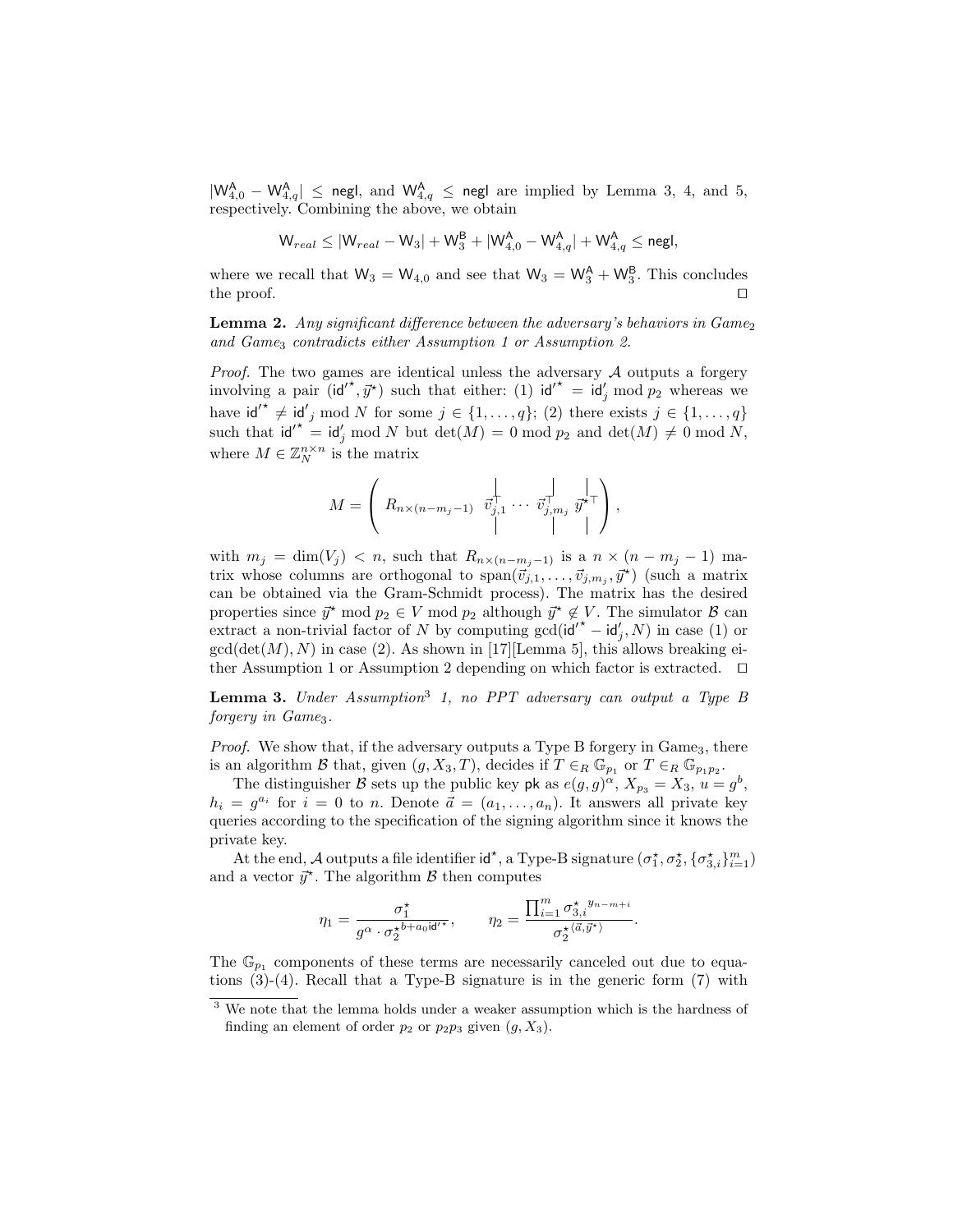$(w_1, w_2, w_{3,1}, \ldots, w_{3,n}) \neq (0, 0, 0, \ldots, 0) \text{ mod } p_2$ . For this reason, the  $\mathbb{G}_{p_2}$  components in  $\eta_1, \eta_2$  will be  $g_2^{w_1-w_2(b+a_0)d'}$  and  $g_2^{\sum_{i=1}^m w_{3,i}y_{n-m+i}-w_2\langle \vec{a}, \vec{y}^* \rangle}$  $\frac{\sum_{i=1}^{\infty} w_{3,i}y_{n-m+i} - w_2\langle u, y \rangle}{2}$ , respectively. Hence, as long as  $b, a_0, \vec{a} \mod p_2$  are information theoretically hidden to the adversary, there must be an element of  $\mathbb{G}_{p_2p_3}$  with non-trivial  $\mathbb{G}_{p_2}$  component among  $\eta_1, \eta_2$ . But this is true since  $b, a_0, \vec{a} \mod p_2$  is uncorrelated to  $b, a_0, \vec{a} \mod p_1$ , which is the only information available from the public key. Therefore, our distinguisher  $\mathcal{B}$  can conclude that  $T \in \mathbb{G}_{p_1p_2}$  if and only if either  $e(T, \eta_1) \neq 1_{\mathbb{G}_T}$  or  $e(T, \eta_2) \neq 1_{\mathbb{G}_T}$ . The contract of the contract of the contract of the contract of the contract of the contract of the contract of the contract of the contract of the contract of the contract of the contract of the contract of the contract

Lemma 4. The adversary outputs a Type A forgery with negligibly different probabilities in  $Game_{4,k}$  and  $Game_{4.(k+1)}$  if Assumption 2 holds.

*Proof.* Let us assume that a forger  $A$  has significantly better probability of outputting a Type A forgery in  $\text{Game}_{4.(k+1)}$  than in  $\text{Game}_{4.k}$ . We outline a distinguisher  $\beta$  that breaks Assumption 2 with non-negligible advantage.

Algorithm B takes as input  $(g, X_1X_2, Z_3, Y_2Y_3, T)$  and uses its interaction with A to decide if  $T \in \mathbb{G}$  or  $T \in \mathbb{G}_{p_1p_3}$ . Recall that A must obtain Type B signatures at her first  $k$  signing queries and Type A signatures at the last  $q - k - 1$  queries. We will simulate the interaction so that the  $k^{\text{th}}$ -query will be a Type A signature (hence  $\text{Game}_{4,k}$ ) if  $T \in \mathbb{G}_{p_1p_3}$  and a Type B signature (hence  $\text{Game}_{4\cdot (k+1)}$ ) if  $T \in \mathbb{G}$ . We then show that the distinguisher  $\mathcal B$  can indeed distinguish whether A's forgery will be of Type A or Type B with overwhelming probability.

To this end, B prepares the public key pk by choosing  $\alpha, b \stackrel{R}{\leftarrow} \mathbb{Z}_N$ ,  $a_i \stackrel{R}{\leftarrow} \mathbb{Z}_N$ , for  $i = 0$  to n, and setting  $u = g^b$ ,  $h_i = g^{a_i}$  for  $i = 0$  to n. The public key  $pk = \{g, e(g, g)^{\alpha}, u, h_0, h_1, \ldots, h_n, Z_3\}$  is given to A. Then, B answers A's queries depending on the index  $j \in \{1, \ldots, q\}$  of the query.

[Case  $j < k$ ] To sign the j<sup>th</sup> vector space  $V^{(j)} = \text{span}(\vec{v}_1^{(j)}, \dots, \vec{v}_m^{(j)})$  chosen by A, B first chooses a random file identifier  $\mathsf{id}_j \stackrel{R}{\leftarrow} \mathcal{I}$  and a random exponent  $r \stackrel{R}{\leftarrow} \mathbb{Z}_N$ . It then chooses  $w_1, w_2, \{w_{3,i}\}_{i=1}^m \stackrel{R}{\leftarrow} \mathbb{Z}_N$ ,  $Z_3, Z'_3, \{Z''_{3,i}\}_{i=1}^m \stackrel{R}{\leftarrow} \mathbb{G}_{p_3}$ . Let  $\mathsf{id}'_j = H(\mathsf{id}_j, e(g, g)^r)$ . It finally computes a Type-B signature  $(\sigma_1, \sigma_2, {\{\sigma_{3,i}\}}_{i=1}^m)$ on  $V^{(j)}$  as

$$
\sigma_1 = g^{\alpha} \cdot (u \cdot h_0^{\mathsf{id}'_j})^r \cdot (Y_2 Y_3)^{w_1} \cdot Z_3, \qquad \sigma_2 = g^r \cdot (Y_2 Y_3)^{w_2} \cdot Z_3',
$$
  

$$
\sigma_{3,i} = (g^{\langle \vec{a}, \vec{v}_i^{(j)} \rangle})^r \cdot (Y_2 Y_3)^{w_{3,i}} \cdot Z_{3,i}''.
$$

[Case  $j > k$ ] In this case, A simply computes a Type A signature using the private key  $g^{\alpha}$  as specified by the signing algorithm (except that, as in Game<sub>1</sub>, r is chosen at random in  $\mathbb{Z}_N$  rather than as a pseudorandom value).

[Case  $j = k$ ] To answer the  $k^{\text{th}}$  private key query  $V^{(j)} = \text{span}(\vec{v}_1^{(j)}, \dots, \vec{v}_m^{(j)}), \mathcal{B}$ first picks a random file identifier  $\mathsf{id}_j \stackrel{R}{\leftarrow} \mathcal{I}$ . It then chooses  $w_1, w_2, \{w_{3,i}\}_{i=1}^m$   $\stackrel{R}{\leftarrow}$  $\mathbb{Z}_N$ ,  $Z_3, Z'_3, \{Z''_{3,i}\}_{i=1}^m$   $\stackrel{R}{\leftarrow} \mathbb{G}_{p_3}$ . It uses its input T to compute a hash value  $\mathsf{id}'_j = H(\mathsf{id}_j, e(T, g))$ . It finally computes the signature  $(\sigma_1, \sigma_2, \{\sigma_{3,i}\}_{i=1}^m)$  on the subspace  $V^{(j)}$  as

$$
\sigma_1=g^\alpha\cdot T^{b+a_0\mathsf{id}'_j}\cdot Z_3,\qquad \sigma_2=T\cdot Z'_3,\qquad \sigma_{3,i}=T^{\langle \vec{a},\vec{v}^{(j)}_i\rangle}\cdot Z''_{3,i}.
$$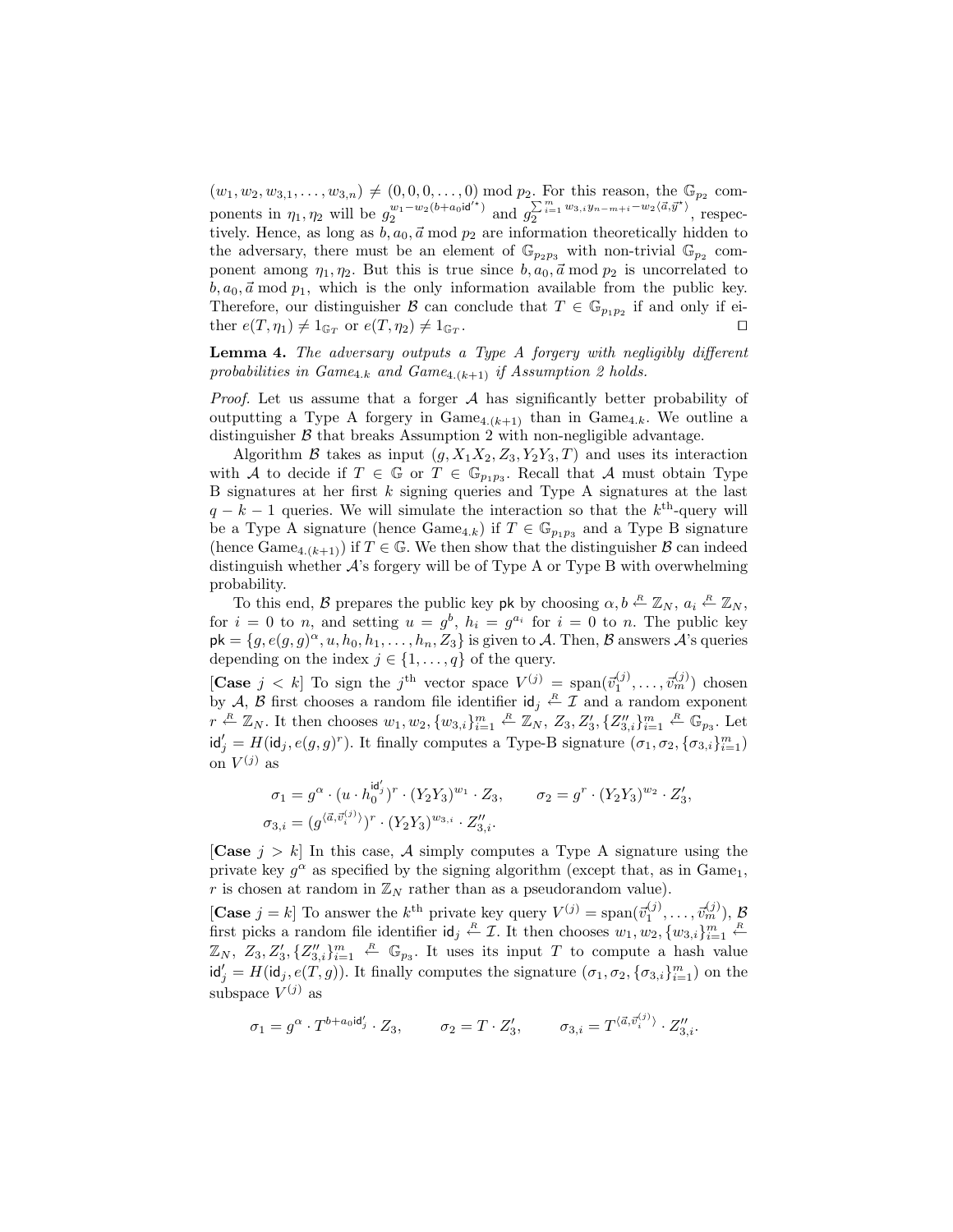It is easy to observe that, in the situation where  $T \in_R \mathbb{G}$ , if we let  $g_2^x$  be the  $\mathbb{G}_{p_2}$  component of T for some  $x \in \mathbb{Z}_{p_2}^*$ , we obtain a Type B signature where  $w_1 = x(b + a_0 \mathsf{id}'_j) \bmod p_2, w_2 = x \bmod p_2, \text{ and } w_{3,i} = x(\langle \vec{a}, \vec{v}^{(j)} \rangle) \bmod p_2 \text{ for }$  $i = 1$  to m. In contrast, if  $T \in_R \mathbb{G}_{p_1p_3}$ , the above forms a Type A signature.

At the end of the game, A outputs a forgery  $\sigma^* = (\sigma_1^*, \sigma_2^*, {\{\sigma_{3,i}^*}\}_{i=1}^m)$  and a vector  $\vec{y}^*$  and a file identifier  $\mathsf{id}^*$  such that the property stated in the Game<sub>0</sub> holds. That is either

- a forgery with  $\mathsf{id'}^* \neq \mathsf{id}'_j \bmod p_2$  for any j and  $\vec{y}^* \neq \vec{0}$ . − a forgery with  $\mathsf{id}^* = \mathsf{id}_j$  for some j and  $\vec{y}^*$  mod  $p_2 \notin V^{(j)}$  mod  $p_2$ .

At this stage,  $\beta$  halts and checks whether the forgery is of Type A or B. If the forgery is of Type A, it returns 0 (meaning that  $T \in_R \mathbb{G}_{p_1p_3}$ ). If the forgery is believed to be of Type B, B rather bets on  $T \in_R \mathbb{G}_{p_1p_2p_3}$  and outputs 1.

In order to decide which kind of forgery  $A$  comes up with,  $B$  uses the input value  $X_1X_2$  as follows. The algorithm  $\beta$  computes  $\mathsf{id'}^* = H(\mathsf{id}^*, e(\sigma_2^*, g))$  and

$$
\eta_1=\frac{\sigma_1^\star}{g^\alpha\cdot\sigma_2^{\star b+a_0\mathsf{id}'^\star}},\qquad \eta_2=\frac{\prod_{i=1}^m\sigma_{3,i}^{\star\ y_n-m+i}}{\sigma_2^{\star\langle\vec{a},\vec{y}^\star\rangle}}.
$$

The  $\mathbb{G}_{p_1}$  component of each term is canceled out due to equations (3)-(4). If  $e(X_1X_2, \eta_1) = 1$  and  $e(X_1X_2, \eta_2) = 1$ , then the algorithm  $\beta$  deduces that  $\sigma^*$ is of Type A. Otherwise, it is seen as a Type B signature. To see why this test works with overwhelming probability, we note that, since  $\sigma^*$  properly verifies, it must be of the form of equation (7) with  $(w_1^{\star}, w_2^{\star}, w_{3,1}^{\star}, \ldots, w_{3,m}^{\star})$  so that we have

$$
e(X_1X_2, \eta_1) = e(X_2, g_2)^{w_1^* - w_2^*(b + a_0 \mathrm{id'}^*)},
$$
  

$$
e(X_1X_2, \eta_2) = e(X_2, g_2)^{\sum_{i=1}^m w_{3,i}^* y_{n-m+i} - w_2^*(\langle \vec{a}, \vec{y}^* \rangle)}.
$$

If  $\sigma^*$  is of Type B, it can only be interpreted as a Type A signature if and only if

$$
w_1^* - w_2^*(b + a_0 \mathrm{id'}^*) = 0 \bmod p_2, \text{ and } (9)
$$

$$
\sum_{i=1}^{m} w_{3,i}^{\star} y_{n-m+i} - w_2^{\star}(\langle \vec{a}, \vec{y}^{\star} \rangle) = 0 \text{ mod } p_2.
$$
 (10)

We show that this occurs with negligible probability as follows.

- If the forgery is of the first class, that is  $\mathsf{id}^* \neq \mathsf{id}_j$  for any  $j \in \{1, \ldots, q\}$ , then  $b + a_0 \mathrm{id'}^*$  mod  $p_2$  is independent of  $\mathcal{A}$ 's view which consists only of  $b + a_0 \, \mathrm{id}_k \mod p_2$ . Therefore equation (9) occurs with negligible probability.
- − If the forgery is of the second class, that is  $\vec{y}^*$  mod  $p_2 \notin V^{(j)}$  mod  $p_2$  for any j, then  $\langle \vec{a}, \vec{y}^* \rangle$  mod  $p_2$  is independently of  $A$ 's view. Indeed, let us consider what A knows in the information theoretic sense about the values  $(a_1, \ldots, a_n)$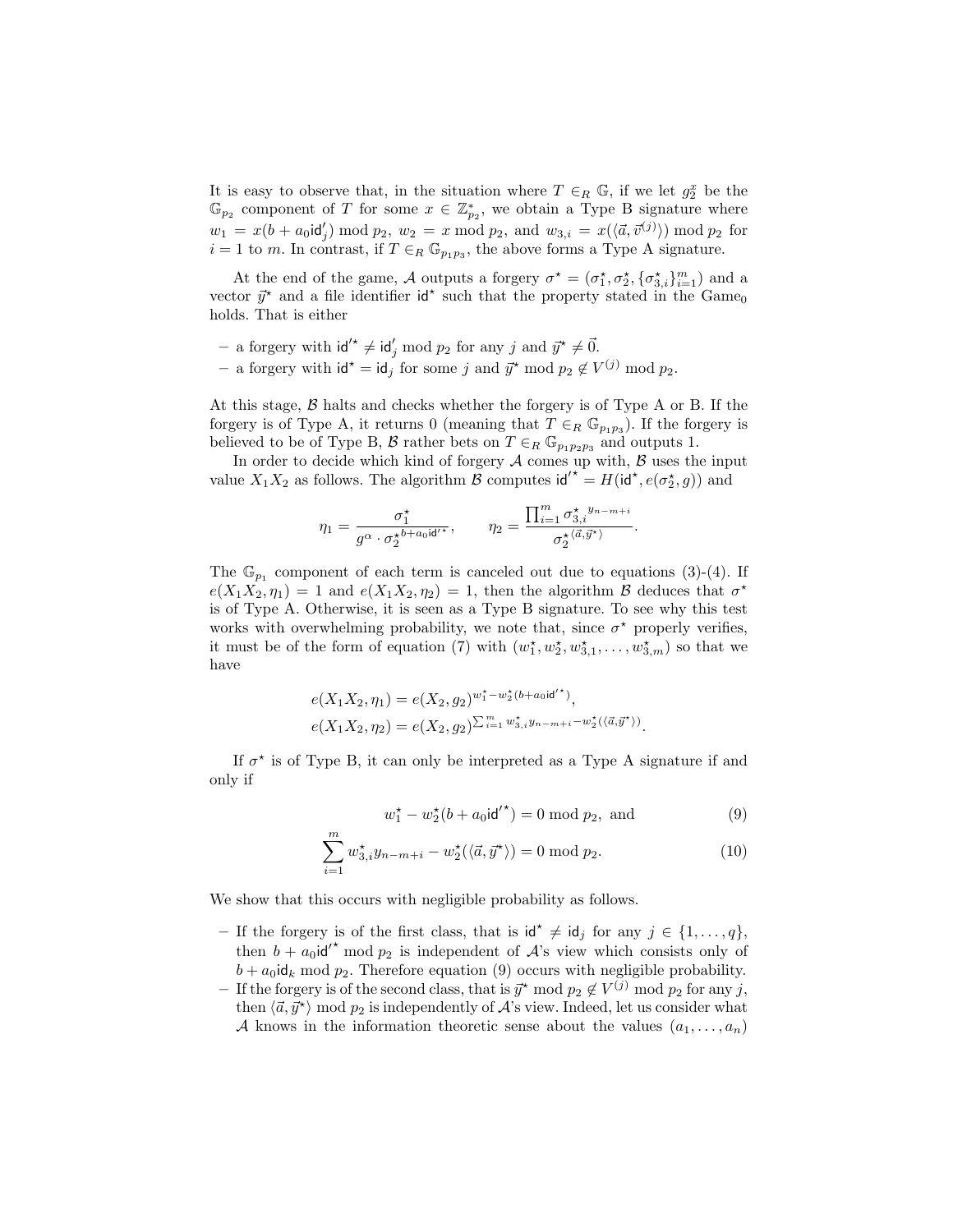taken modulo  $p_2$ . It amounts to the right-hand side of the following system of linear equations:

$$
\begin{pmatrix} -\vec{v}_1^{(k)} - \\ \vdots \\ -\vec{v}_m^{(k)} - \end{pmatrix} \begin{pmatrix} a_1 \\ \vdots \\ a_n \end{pmatrix} = \begin{pmatrix} t_1 \\ \vdots \\ t_m \end{pmatrix} \bmod p_2,
$$

where we let  $g_2^{t_i}$  be the  $\mathbb{G}_{p_2}$  component of  $\sigma_{3,i}^{(k)}$ . Since  $\vec{y}^*$  mod  $p_2 \notin V^{(k)}$  mod  $p_2, \vec{y}^{\star}$  is not in the row space of the above matrix. Therefore,  $\langle \vec{a}, \vec{y}^{\star} \rangle$  mod  $p_2$ is independently of  $\mathcal{A}$ 's view.

**Lemma 5.** Any PPT algorithm A outputting a Type A forgery in  $Game_{4,q}$  allows breaking Assumption 3.

*Proof.* We outline an algorithm B that takes as input  $(g, g^{\alpha} X_2, X_3, g^s Y_2, Z_2)$ and aims at computing  $T = e(g, g)^{\alpha s}$  using its interaction with A. To this end, B generates the public key  $\mathsf{pk} = (g, e(g, g)^{\alpha}, u, \{h_i\}_{i=0,\dots,n}, X_{p_3})$  by choosing  $b, a_0, \ldots, a_n \stackrel{R}{\leftarrow} \mathbb{Z}_N$  and setting  $X_{p_3} = X_3$ ,  $e(g, g)^{\alpha} = e(g^{\alpha} X_2, g)$  as well as  $u = g<sup>b</sup>$  and  $h<sub>i</sub> = g<sup>a<sub>i</sub></sup>$  for  $i = 0$  to n.

When the forger A makes a private key query  $V^{(j)} = \text{span}(\vec{v}_1^{(j)}, \dots, \vec{v}_n^{(j)}),$ B chooses id  $\stackrel{R}{\leftarrow} \mathcal{I}, r \stackrel{R}{\leftarrow} \mathbb{Z}_N, w_1, w_2 \stackrel{R}{\leftarrow} \mathbb{Z}_N, R_3, R'_3, R''_3 \stackrel{R}{\leftarrow} \mathbb{G}_{p_3}, w_{3,i} \stackrel{R}{\leftarrow} \mathbb{Z}_N,$  $R_{3,i} \stackrel{R}{\leftarrow} \mathbb{G}_{p_3}$ , for  $i = 1$  to n. It defines  $\mathsf{id}' = H(\mathsf{id}, e(g, g)^r) \in \mathbb{Z}_N$  and computes

$$
\sigma_1 = (g^{\alpha} X_2) \cdot (u \cdot h_0^{\mathsf{id}'})^r \cdot Z_2^{w_1} \cdot R_3, \qquad \sigma_2 = g^r \cdot Z_2^{w_2} \cdot R_3',
$$
  

$$
\sigma_{3,i} = (g^{\langle a, \vec{v}_i^{(j)} \rangle})^r \cdot Z_2^{w_{3,i}} \cdot R_{3,i}
$$

which has the distribution of a Type B signature.

At the end of the game,  $A$  outputs a valid tuple of a file identifier  $id^*$ , a signature  $\sigma = (\sigma_1^*, \sigma_2^*, \{\sigma_{3,i}^*\}_{i=1}^m)$  of Type-A and a vector  $\vec{y}^*$ . Algorithm  $\beta$  then computes

$$
T = e(g^s Y_2, \frac{\sigma_1^*}{\sigma_2^{*b + a_0 \mathsf{id}'^*}}) = e(g^s Y_2, \frac{g^{\alpha} \cdot (g^{b + a_0 \mathsf{id}'^*})^r \cdot Z_1}{(g^r Z_2)^{b + a_0 \mathsf{id}'^*}}) = e(g, g)^{\alpha s}.
$$

where the second equation is due to lemma 1  $(Z_1, Z_2 \in \mathbb{G}_{p_2p_3})$ . Since  $\sigma$  is of Type A signature, therefore  $\sigma_1^*, \sigma_2^*$  has no  $\mathbb{G}_{p_2}$  component. Hence, the component  $Y_2$  is canceled out in the pairing computation. This yields  $T = e(g, g)^{s\alpha}$ . To conclude, in Game<sub>4.q</sub>,  $A$ 's advantage is thus negligible if Assumption 3 holds.  $\square$ 

## References

- 1. R. Ahlswede, N. Cai, S. Li, R. Yeung. Network Information Flow. In IEEE Trans. on Information Theory 46, pp. 1204–1216, 2000.
- 2. S. Agrawal, D. Boneh. Homomorphic MACs: MAC-Based Integrity for Network Coding. In ACNS'09, LNCS 5536, pp. 292–305, 2009.